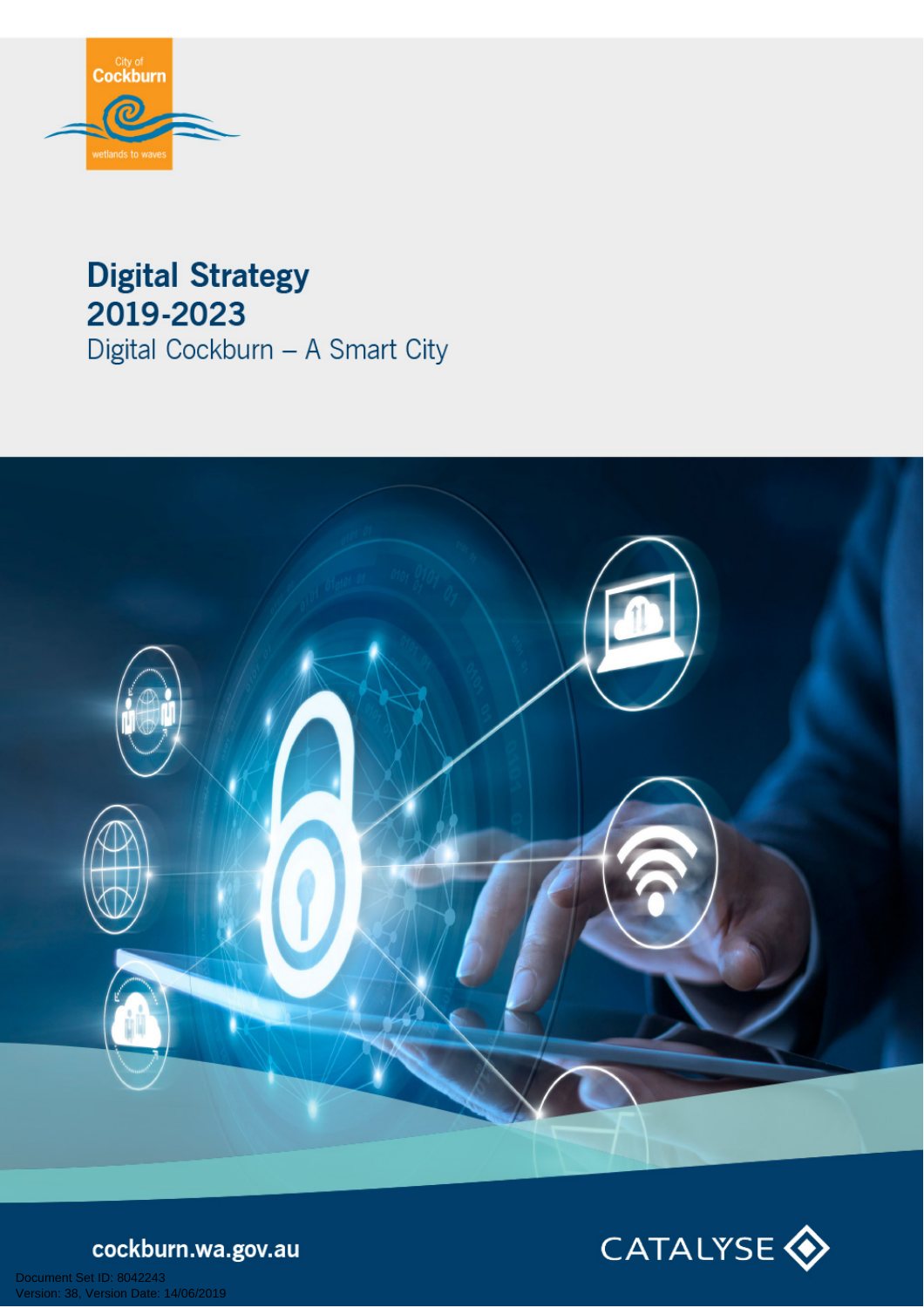#### **Table of Contents**

| .22 |
|-----|
|     |
|     |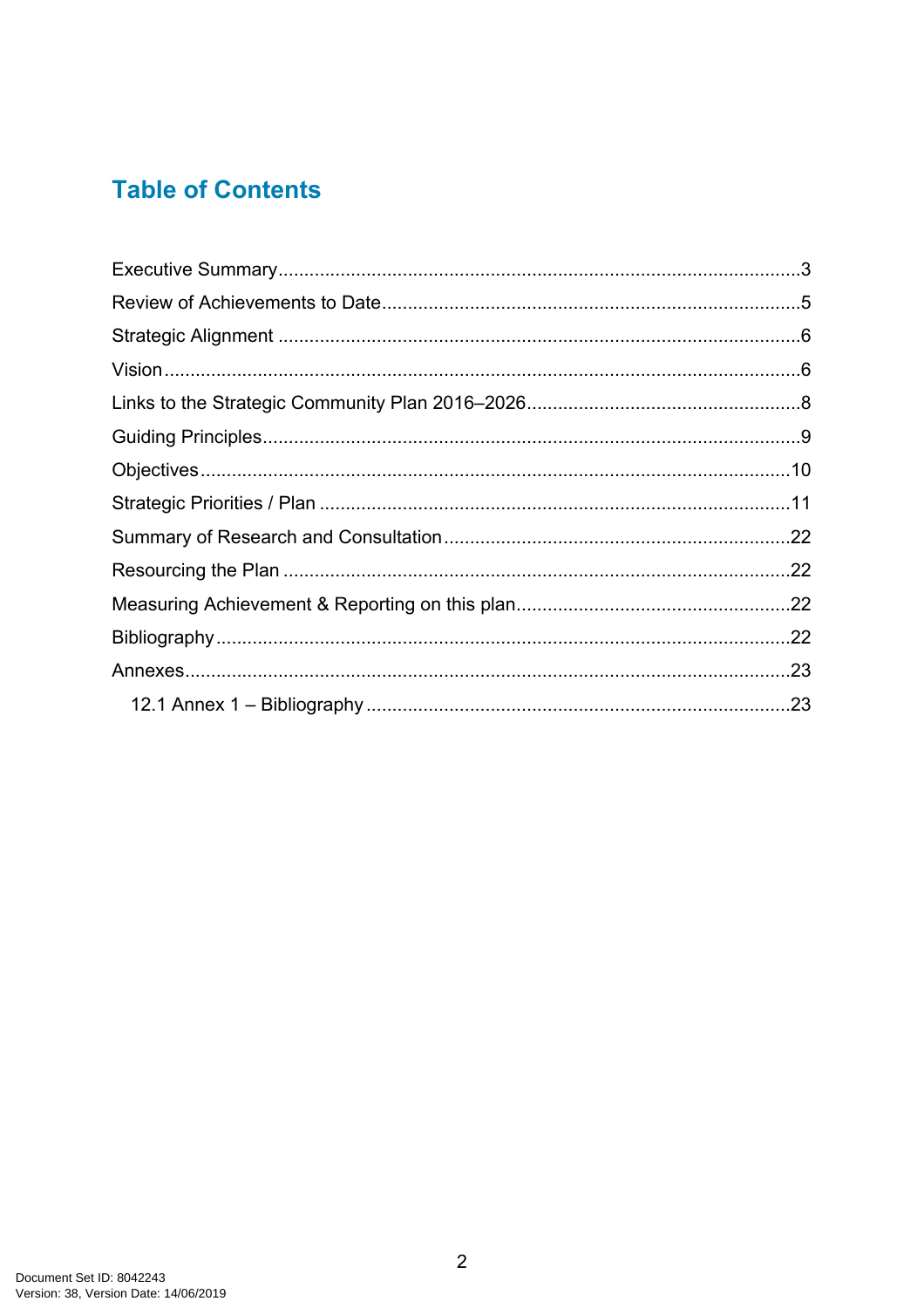## <span id="page-2-0"></span>**Executive Summary**

In the City of Cockburn's Strategic Community Plan, *"the pace of innovation and cost of new technology"* has been identified as a key challenge.

While the City has been implementing digital solutions for many years it is recognised that a Digital Strategy is required to provide a more strategic approach. This will help the City manage risks and leverage opportunities being presented by technology disruption and innovation.

The Strategy is supported by a live digital project action plan which details and prioritises specific digital projects that have been signed off in corporate and team based strategies, plans and budgets across the organisation.

The Digital Strategy has the following objectives:

- 1. **Improve the customer experience**; for internal and external customers
- 2. **Increase business efficiencies**; doing things better, faster and more effectively
- 3. **Improve asset and resource management**; using available resources more effectively, securely and sustainably
- 4. **Improve communication** between people, systems and people and systems
- 5. **Improve decision making**; providing data to support timely, evidence-based decisions.

Below we outline nine [guiding principles](#page-7-1) that will guide the City in its ongoing digital journey. One key principle must be that digital solutions must be implemented to solve a problem and not for the sake of implementing a digital solution.

We have identified five strategic priorities and allocated actions against each of them.

- 1. **Smart City** continue to embrace digital and smart city innovations to improve business efficiencies – relates to objectives 1, 2, 3, 4, 5
- 2. **Improve customer experience** to put the customer at the centre, ensuring all innovations enrich the customer experience - relates to objectives 1, 2, 3, 4, 5
- 3. **To increase digital capacity** which includes improving the digital aptitude of employees, residents, contractors, volunteers, businesses and community groups - relates to objectives 2, 4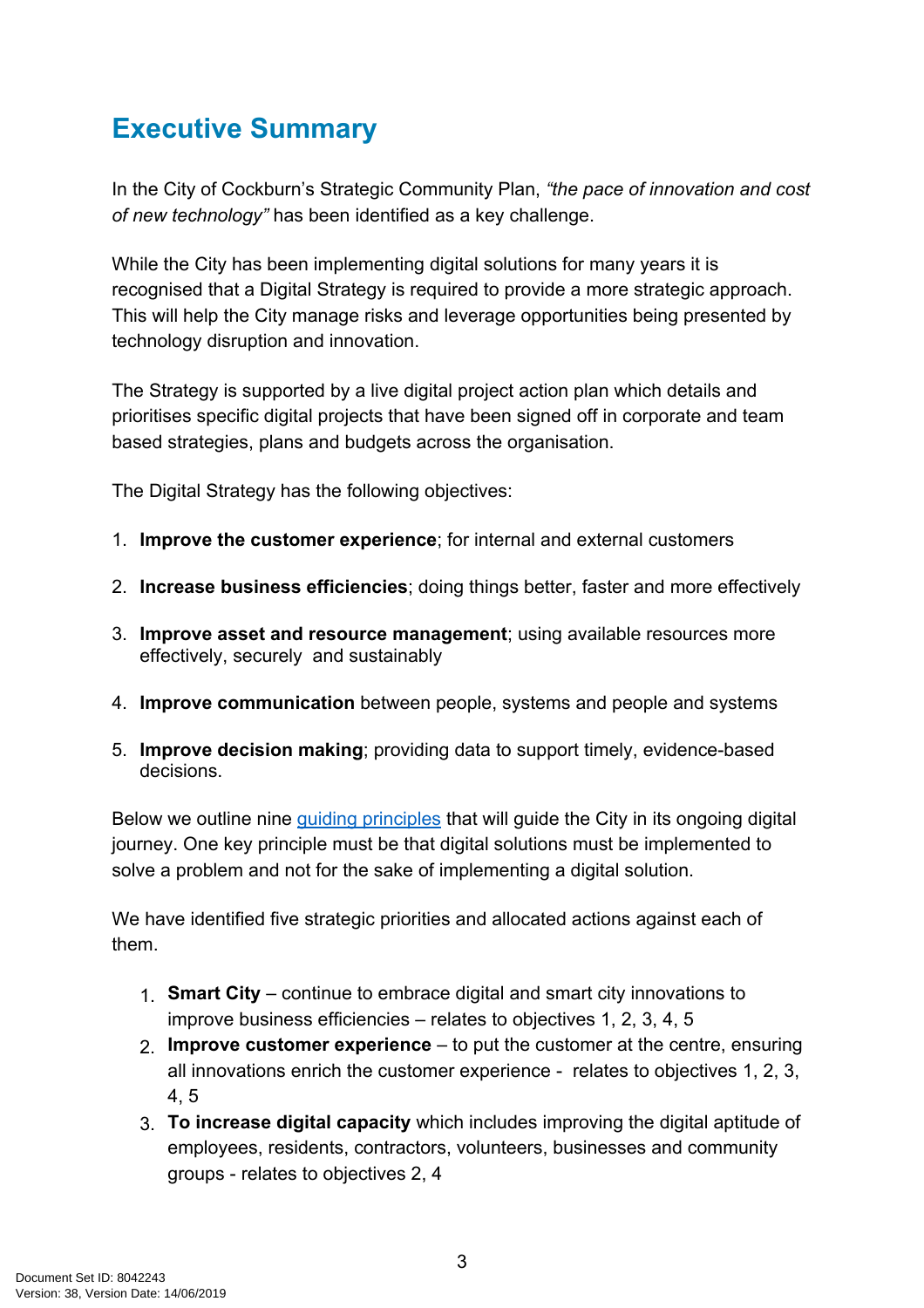- 4. Ensure the City has appropriate **digital infrastructure** relates to objectives 1, 2, 3, 4, 5
- 5. **Strengthen Digital Security** includes risk assessments around privacy and digital security - relates to objectives 1, 2, 3

The concept of a Smart City is not new. The expression Smart City has many definitions but this simple explanation captures the definition that Cockburn wants to embrace.

"A smart city is a municipality that uses information and communication technologies to increase operational efficiency, share information with the public and improve both the quality of government services and citizen welfare." (Rouse)

All of this technology brings risks with it. One of the largest risks in the digital space is ensuring that you have the policies, processes and systems in place to manage privacy and digital security, hence 'Strengthen Digital Security' is one of the five strategic priorities and it must be adequately resourced.

Major projects within the action plan include preparing a business case for providing a single, consolidated, real-time view of the customer. Managing customer data efficiently, provides the opportunity for more accuracy, better customer service, personalised communication and better management around privacy. While this is not yet scoped, it could cost the City approximately \$2 million. This will be thoroughly scoped in 2019-20 and a business case will be developed to articulate whether or not the return on investment warrants the level of investment required.

The City currently pays for an ageing streetlight network based on 1970s lighting technology. The City would like to move into the 21<sup>st</sup> century by upgrading the lights to LED technology. Whilst not smart in itself, this change would lower the City's energy and carbon footprint significantly.

The City is also investigating the option of combining smart light technology within the new LED lights that would create the ability to record data across a range of areas the City manages. These could be traffic measurement and management, environmental monitoring such as noise and particulate measurement and the ability to dim lights as well as measure the actual consumption of power consumed. The overall aim is for this to lead to cost savings for this service and the ability to better understand what is happening in our City with real time data and analytics.

A further significant project is the implementation of 3D GIS planning models to improve planning processes and consultation and to make better use of data. This will cost \$217k to license, support and implement with an ongoing fee of \$107k per annum thereafter (three year license).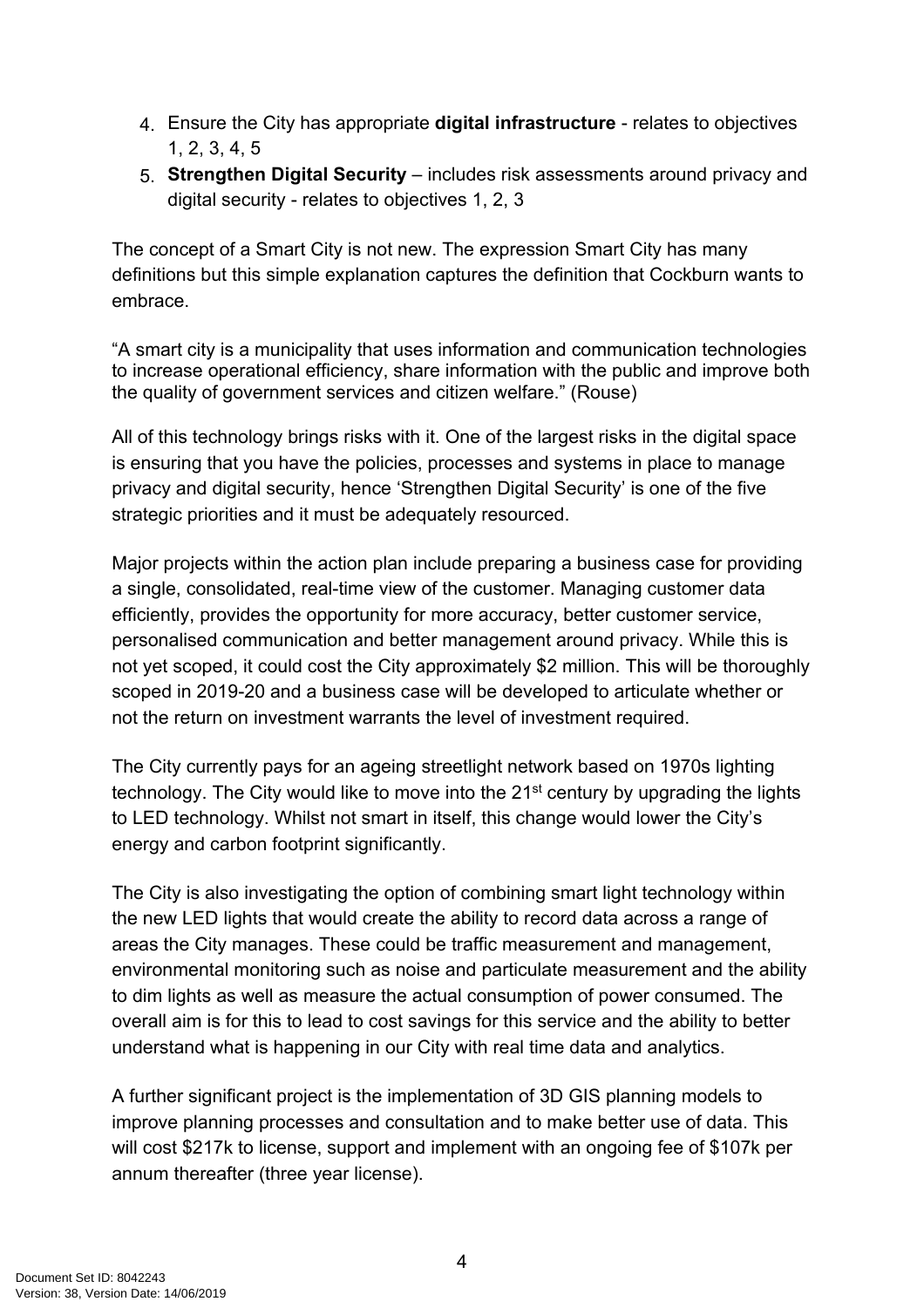The success of this plan will be the progress against the actions in this strategy.

### <span id="page-4-0"></span>**Review of Achievements to Date**

While this document is a new strategy, created to provide strategic direction for the City in the digital space, the City has been working on digital projects for many years. The City of Cockburn has consistently been investing relatively more in the digital space in the last ten years when benchmarked against other comparable Local Governments.

Below are some examples:

- Created a WCAG 2.0 AA accredited accessible website, community portal, and history website; rolled out the LG Hub intranet for Elected Members
- Launched infocouncil for agenda and minutes far greater efficiency and improved governance
- Introduced the Emplive App at Cockburn ARC paperless management of rostering and timesheets
- Rolled out digital job management 4,000 jobs are now allocated, managed and reported on digitally across the rangers, CoSafe parks & roads service units
- Finance adopted paperless processes aimed at improving efficiency, being more sustainable, reducing red tape and the cost of business transactions
- Internal automation has been enabled in accounts payable, procurement (evaluation and procure to pay), online credit card management, digital workflows and approval processes, automated job costing
- External automation has been enabled in Finance for Procurement (tendering and sourcing), eProperty self-service portal, paperless rates notices (eRates), efficient payment channel options (BPay, direct debit SmartRates, integrated payment gateway, elimination of AP cheque payments)
- Rates and Revenue automated zoning statements
- Grant application software
- Planning applications digital lodgement
- Building applications digital lodgement, digital recording of past plans; Online animal registration renewals (first time animal registration in development)
- $\bullet$  RFID libraries
- CCTV ongoing rollout across the City
- SmartRates paperless, automated payments of rates
- Online forms
- Library robotic book sorter
- Cyber security plan implementation underway
- Launched on-line community engagement platform Comment on Cockburn.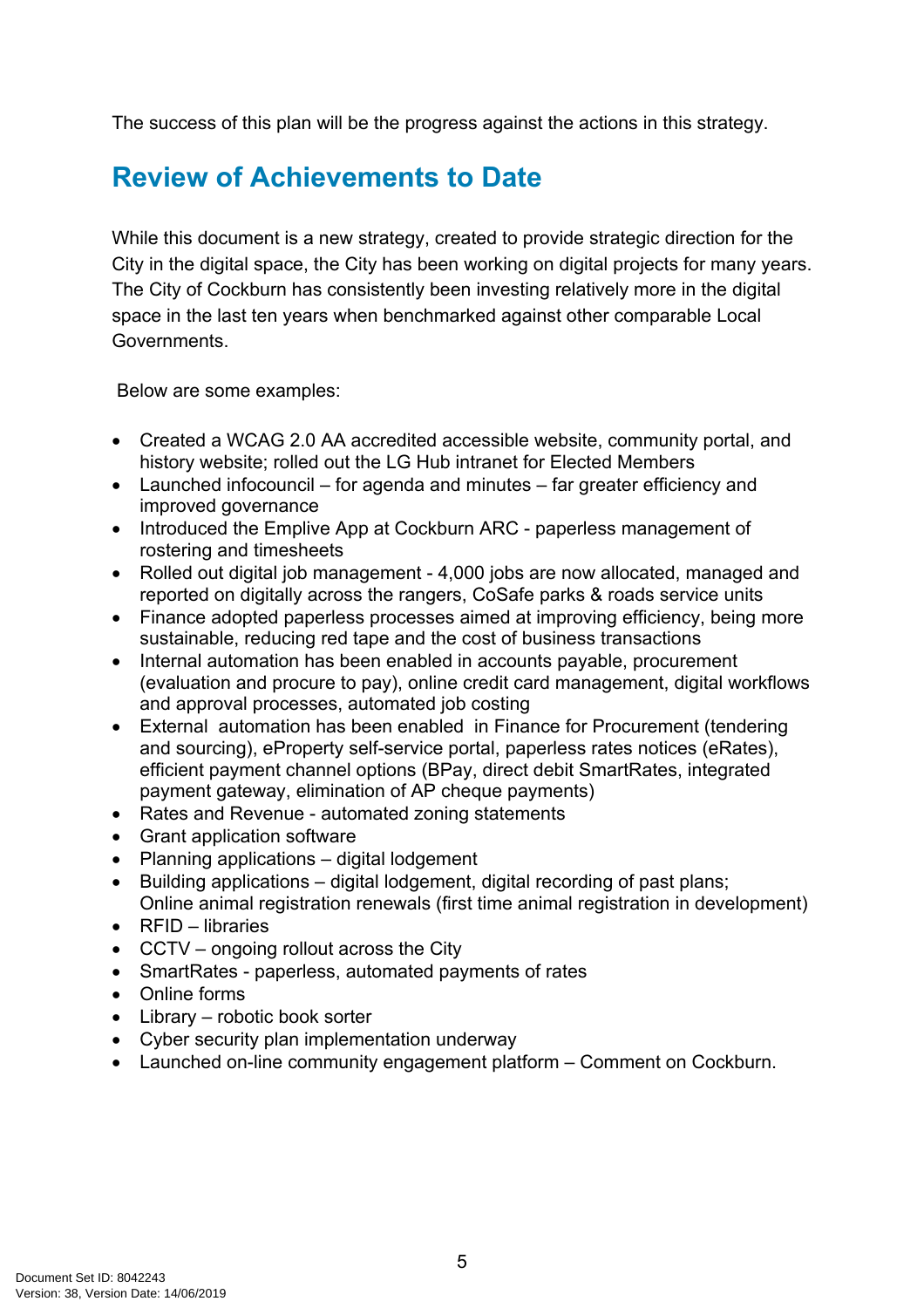## <span id="page-5-0"></span>**Strategic Alignment**

This strategy aligns with the City's corporate mission to make Cockburn the most attractive place to live, work visit and invest in.

This strategy aligns with the City's values of customer service, safety, sustainability, excellence and accountability.

### <span id="page-5-1"></span>**Vision**

The long term vision for the Digital Strategy is as follows:

#### **"The City of Cockburn is recognised as a digital transformation leader"**

And below is how the City looks to achieve this vision:

Working collaboratively, the City will embrace the possibilities of the new digital world and making a real difference in peoples' lives.

The City has embraced leading edge practices in project and change management to effortlessly adopt new and emerging technologies such as artificial intelligence (AI), virtual reality (VR), augmented reality (AR), the Internet of Things (IoT), LoRaWAN<sup>1</sup> and blockchain.

Thanks to the City's learning programs, digital literacy levels are high across the City, both across the organisation and community, enabling everyone to access and enjoy digital services and to adapt and move forward in a changing world.

Internal and external customers are enjoying improved quality of life with 24/7 access to services, facilities and resources, and information that is authentic, reliable and up-todate. Employees have the flexibility to work anywhere, anytime, when and if required.

The City of Cockburn as a Smart City will be planned, designed and built to enhance liveability, safety, social inclusion, vibrancy and sustainability. The City will be an example of sustainable progress, applying smart technology and innovation to its community and environment.

<sup>1</sup> **LoRaWAN is** a media access control (MAC) protocol for wide area networks. It **is** designed to allow low-powered devices to communicate with Internet-connected applications over long range wireless connections. Accessed 5 March 2019 [https://www.google.com.au/search?source=hp&ei=hux9XPfVDYGb9QOqkqOoDQ&q=lorawan+austra](https://www.google.com.au/search?source=hp&ei=hux9XPfVDYGb9QOqkqOoDQ&q=lorawan+australia&oq=LoRaWAN&gs_l=psy-ab.1.2.0l10.4570.4570..5829...0.0..0.233.233.2-1......0....2j1..gws-wiz.....0.wRh4J6DLf9Y) [lia&oq=LoRaWAN&gs\\_l=psy-ab.1.2.0l10.4570.4570..5829...0.0..0.233.233.2-1......0....2j1..gws](https://www.google.com.au/search?source=hp&ei=hux9XPfVDYGb9QOqkqOoDQ&q=lorawan+australia&oq=LoRaWAN&gs_l=psy-ab.1.2.0l10.4570.4570..5829...0.0..0.233.233.2-1......0....2j1..gws-wiz.....0.wRh4J6DLf9Y)[wiz.....0.wRh4J6DLf9Y](https://www.google.com.au/search?source=hp&ei=hux9XPfVDYGb9QOqkqOoDQ&q=lorawan+australia&oq=LoRaWAN&gs_l=psy-ab.1.2.0l10.4570.4570..5829...0.0..0.233.233.2-1......0....2j1..gws-wiz.....0.wRh4J6DLf9Y)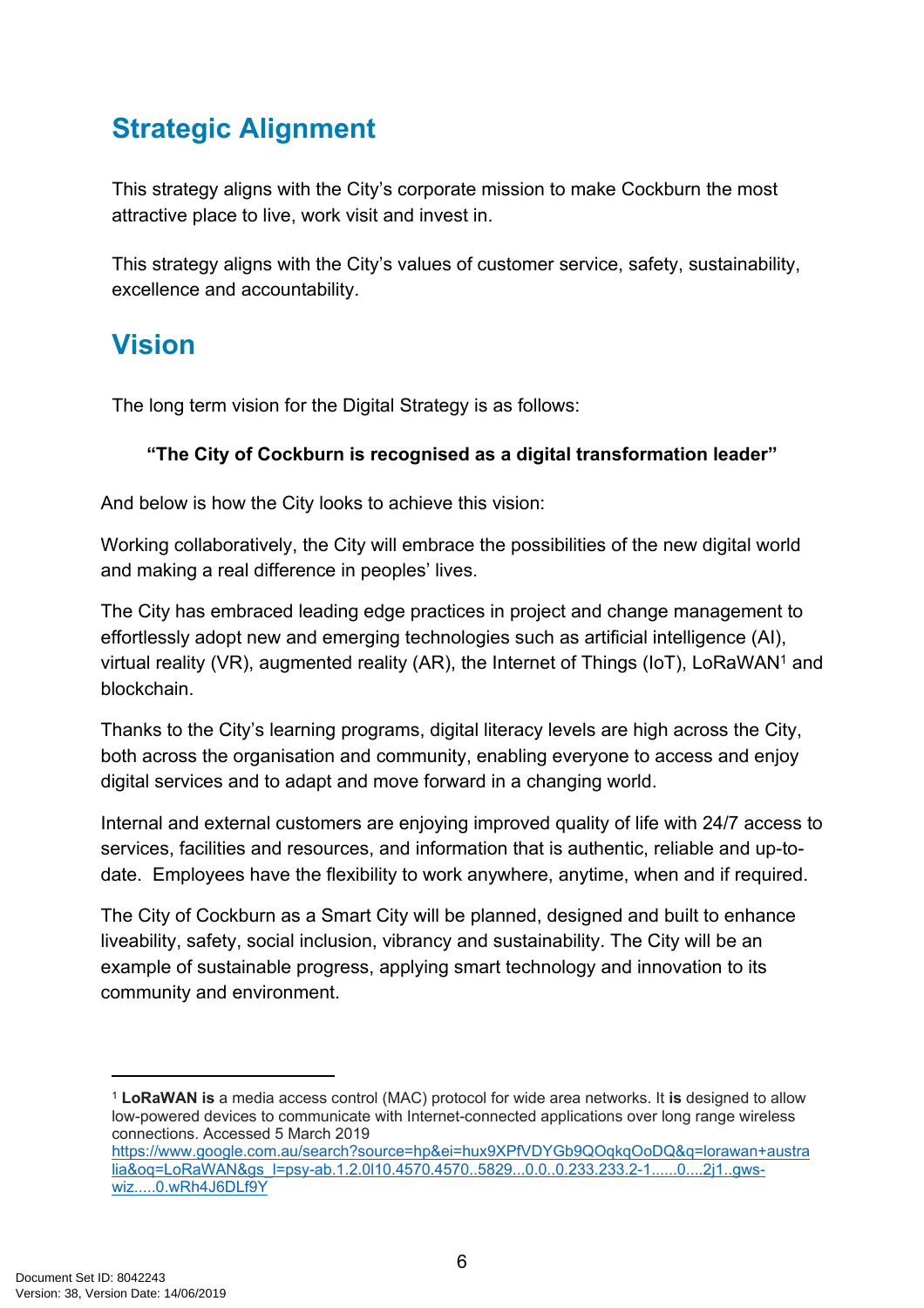Communications can be fully customised and personalised to meet individual preferences. Choose what, when and how you wish to receive or provide information.

Look behind the scenes and you see the City's systems and procedures are futuristic, paperless, agile, streamlined, integrated and responsive. Dashboard reporting helps everyone to stay informed and on track with clear, visual displays of critical information. With access to live data, customers, employees and systems are empowered to make timely, effective and sustainable choices.

The City regards information as one of its most important assets; meeting all legislative, ethical and moral requirements.

The innovation credentials of the City can be used to promote it as a Smart City  $-$  a great place to live and invest.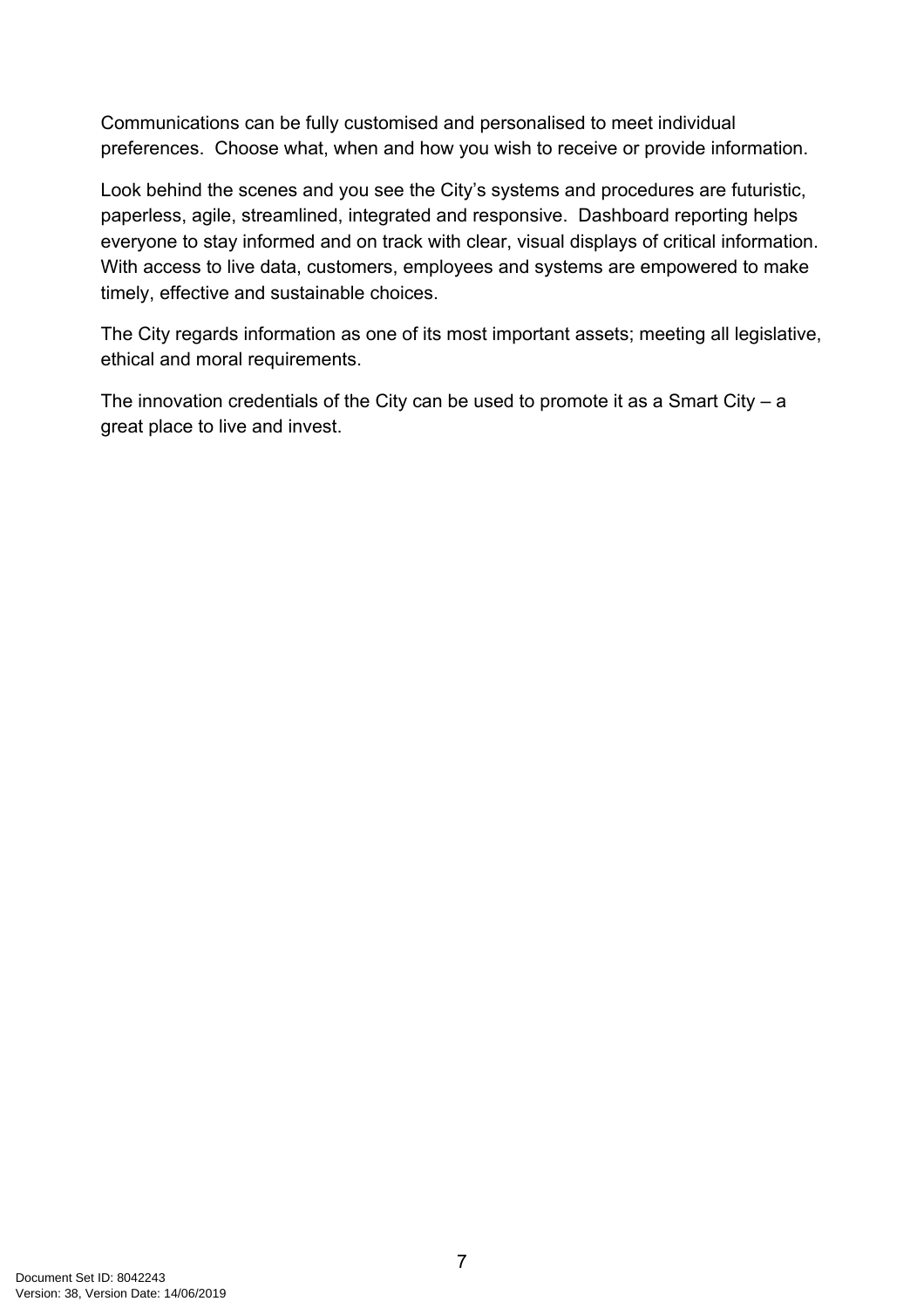## <span id="page-7-0"></span>**Links to the Strategic Community Plan 2016–2026**

The following table provides practical examples of digital innovations that would support achievement of strategic objectives in the Strategic Community Plan.

<span id="page-7-1"></span>

|                      | <b>City Growth</b>                                                                                                                                                | <b>Moving</b><br><b>Around</b>                                                                                                   | Community,<br><b>Lifestyle &amp;</b><br><b>Security</b>                                                                         | Economic,<br><b>Social &amp;</b><br><b>Environmental</b><br><b>Responsibility</b>                                                                                                                           | <b>Leading &amp;</b><br><b>Listening</b>                                                                                             |
|----------------------|-------------------------------------------------------------------------------------------------------------------------------------------------------------------|----------------------------------------------------------------------------------------------------------------------------------|---------------------------------------------------------------------------------------------------------------------------------|-------------------------------------------------------------------------------------------------------------------------------------------------------------------------------------------------------------|--------------------------------------------------------------------------------------------------------------------------------------|
| Strategic Objectives | Planning for the<br>population<br>growth of our<br>City and<br>maintaining our<br>strong financial<br>position                                                    | Facilitating safe,<br>efficient,<br>connected and<br>sustainable<br>movement<br>around the City                                  | Providing safe,<br>attractive,<br>healthy<br>programs and<br>infrastructure for<br>a diverse range<br>of activity and<br>people | Enabling a<br>sustainable<br>future<br>economically,<br>socially and<br>environmentally;<br>including<br>business activity,<br>job opportunities<br>and sustainable<br>use of resources                     | <b>Being</b><br>accountable to<br>our community<br>and engaging<br>through multiple<br>effective<br>communication<br>channels        |
| Digital Innovations  | <b>Robotic Process</b><br>Automation for<br>rule based, high<br>volume,<br>repetitive tasks<br>to improve<br>efficiencies and<br>reduce costs<br>Paperless office | Share economy<br>(bike, cars, etc.)<br>Self-driven,<br>electric vehicles<br>Google Maps;<br>live traffic data<br>to improve flow | Health and<br>wellbeing apps<br><b>CCTV</b> for<br>integrated and<br>live reporting of<br>safety issues                         | Use of virtual<br>and augmented<br>reality to support<br>training,<br>economic<br>development,<br>community<br>engagement,<br>and more<br><b>Real time</b><br>monitoring of key<br>environmental<br>factors | Power of One;<br>a single,<br>consolidated,<br>real-time view<br>of a customer<br>Predictive<br>analytics to<br>customise<br>content |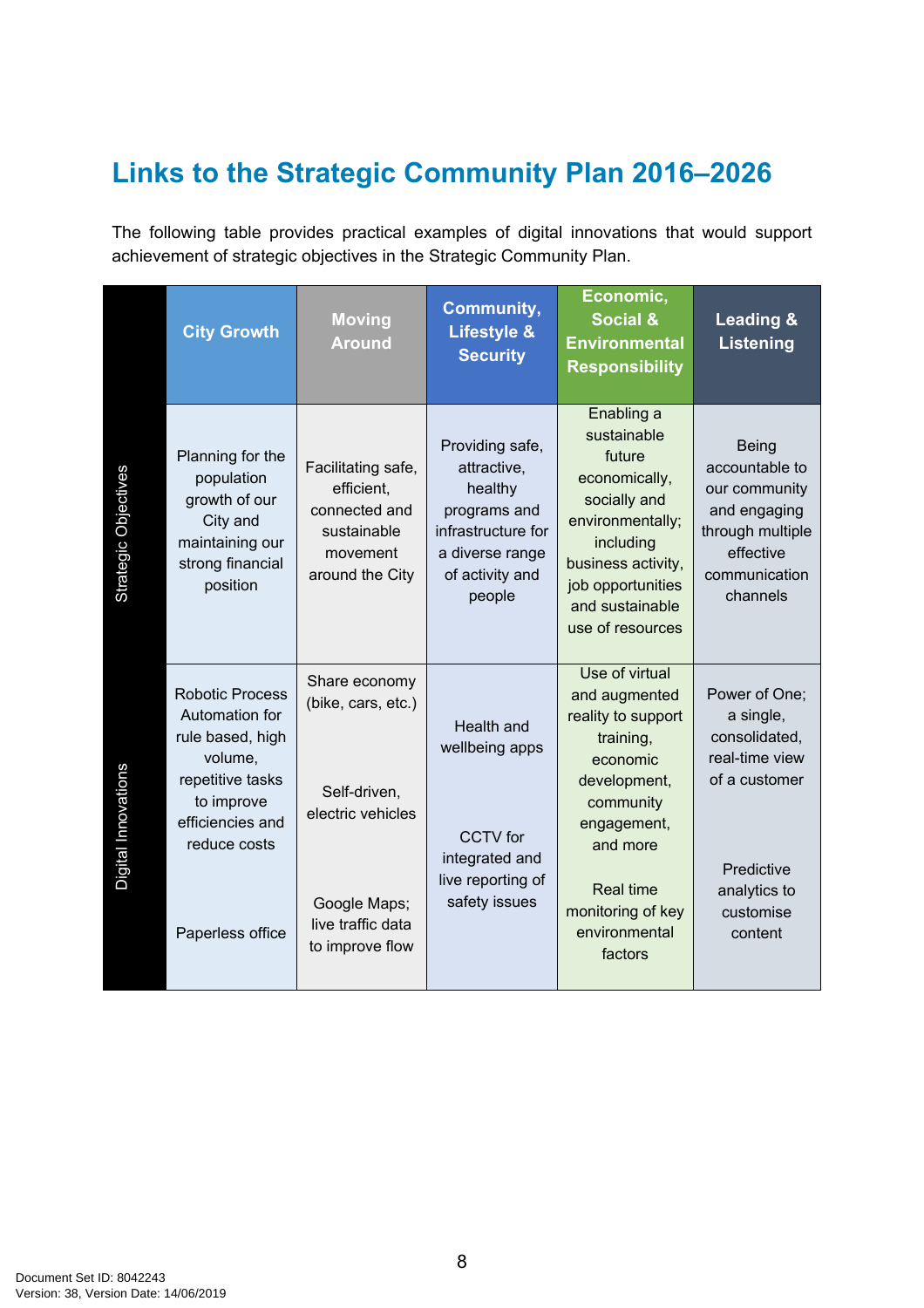# <span id="page-8-0"></span>**Guiding Principles**

Nine guiding principles will help the City's stakeholders, including Elected Members, employees and contractors work together to achieve the City's Digital Vision.

|    | <b>Guiding Principles</b>                                                                                                                                                                                                                                                                                                                                                                                  | <b>Alignment</b><br>with City<br><b>Values</b> |
|----|------------------------------------------------------------------------------------------------------------------------------------------------------------------------------------------------------------------------------------------------------------------------------------------------------------------------------------------------------------------------------------------------------------|------------------------------------------------|
| 1. | Put internal and external customers at the centre of everything we<br>do. Co-design, where applicable, to create services with and for our<br>customers. Harness the knowledge and creativity of community<br>members and employees to design customer centric solutions.                                                                                                                                  | Customer<br>Service                            |
|    | 2. Clearly define the problem. Why do so many attempts at innovative<br>problem-solving fall flat? They target the wrong problem. Invest in<br>understanding the problem and root causes before considering<br>solutions.                                                                                                                                                                                  | Accountability                                 |
| 3. | Think digital first when searching for ways to meet customers' needs<br>or to solve a problem. Find out how technology is being used by others<br>to meet similar needs or how it could be adapted to meet your needs.                                                                                                                                                                                     | Customer<br>Service<br>Excellence              |
|    | 4. Seek sustainable solutions. Consider economic, social and<br>environmental costs, benefits and value, both short and long-term,<br>when evaluating digital options. Don't choose a digital solution just<br>because it is digital. Choose the best solution, whether it is digital or<br>non-digital, to address overall needs.                                                                         | Sustainability<br>Accountability               |
| 5. | <b>Consult the Information Services (IS) Team early.</b> Don't wait until<br>installation to ask for their help; it may be too late. The IS Team can<br>help with information, support and advice when evaluating, adopting<br>and integrating digital solutions. It's important that the City has the right<br>hardware, systems and underlying infrastructure to support and<br>integrate your solution. | Customer<br>Service                            |
|    | 6. Be open to innovation. Employees may need to change the way they<br>work, or ask others to change, to support a transformation that will<br>provide overall benefits for the organisation and the community. Be<br>open, flexible and supportive to make the transition smoother and<br>easier.                                                                                                         | Customer<br>Service                            |
|    | 7. Collaborate. The City will bring the best people, technologies and<br>ideas together. Employees will be open to working with colleagues,<br>community, industry, academia, government and innovators locally and<br>globally to create a Smart City.                                                                                                                                                    | Excellence                                     |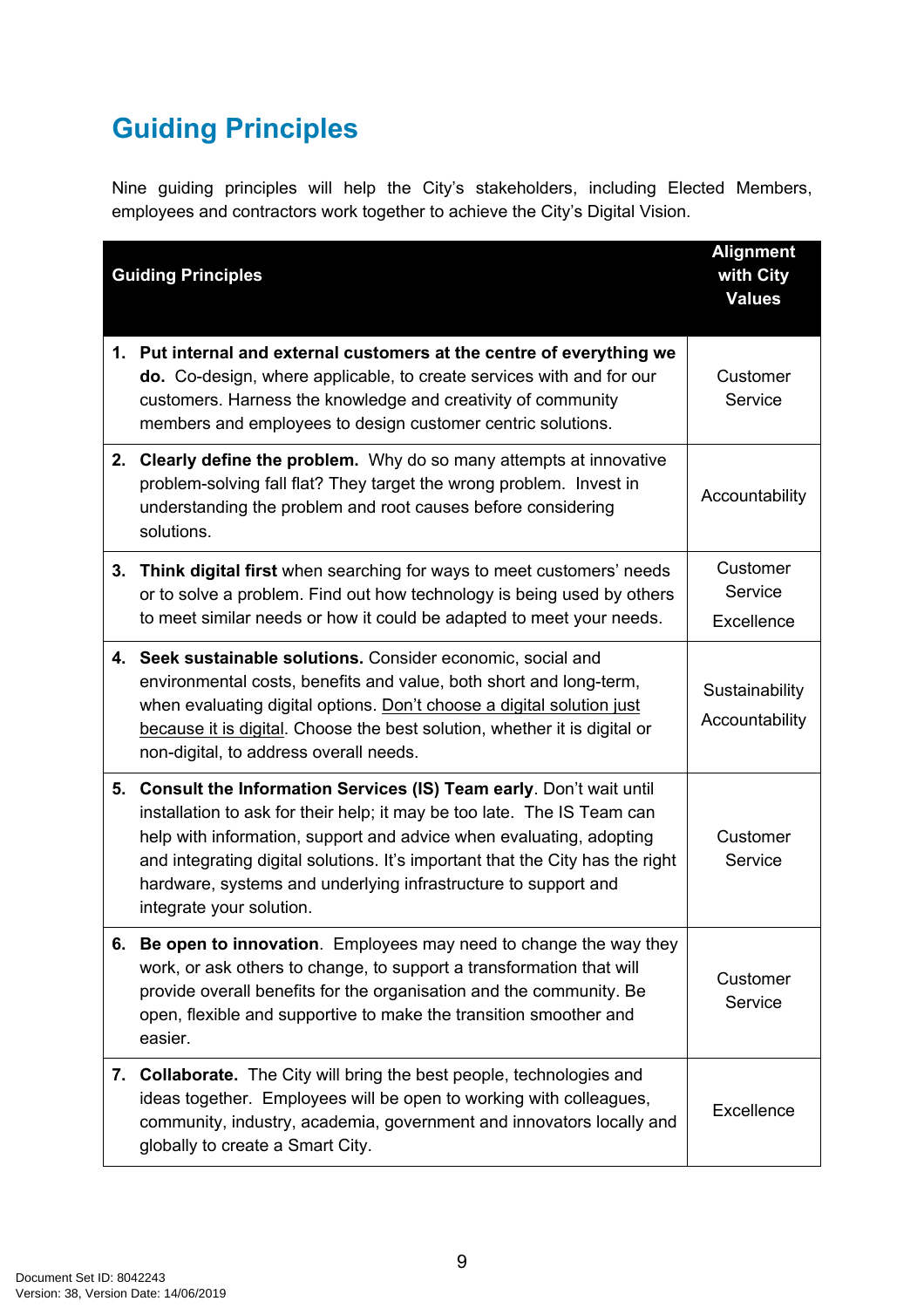| 8. Manage risk by scanning the market for digital trends and be quick to<br>follow innovators only once new ideas have been tested and proven to<br>work. Be the first-to-market innovator where there is a clear, low risk<br>business case. | Excellence<br>Accountability |
|-----------------------------------------------------------------------------------------------------------------------------------------------------------------------------------------------------------------------------------------------|------------------------------|
| 9. Consider legislative, ethical and moral requirements around data,<br>security and customer privacy. Think about how you're handling<br>metadata, volunteered data and data collected in a public Wi-Fi<br>environment.                     | Accountability<br>Safety     |

## <span id="page-9-0"></span>**Objectives**

The aim of the Digital Strategy is to achieve the following objectives

- 1. **Improve the customer experience**; for internal and external customers
- 2. **Increase business efficiencies**; doing things better, faster and more effectively
- 3. **Improve asset and resource management**; using available resources more sustainably
- 4. **Improve communication** between people, systems and people and systems
- 5. **Improve decision making**; providing live data to support timely, evidence-based decisions.

#### **Shared Government Objectives**

The City of Cockburn's Digital Strategy aligns with objectives in "Born Digital: Managing Government Information and Data". This is a document that has been produced by the State Records Office of Western Australia to provide direction for all government agencies to work towards establishing fully digital information management environments.

Born Digital can be viewed in full on the State Records Office website: [www.sro.wa.gov.au](http://www.sro.wa.gov.au/)

| <b>Objective 1</b>                                                                             | <b>Objective 2</b>                                               | <b>Objective 3</b>                                                                                                                  |
|------------------------------------------------------------------------------------------------|------------------------------------------------------------------|-------------------------------------------------------------------------------------------------------------------------------------|
| Government<br>agencies implement<br>fully digital<br>information<br>management<br>environments | Digital information is<br>well managed,<br>trusted and authentic | Digital information<br>can be used to meet<br>multiple business<br>needs and remains<br>fully accessible for as<br>long as required |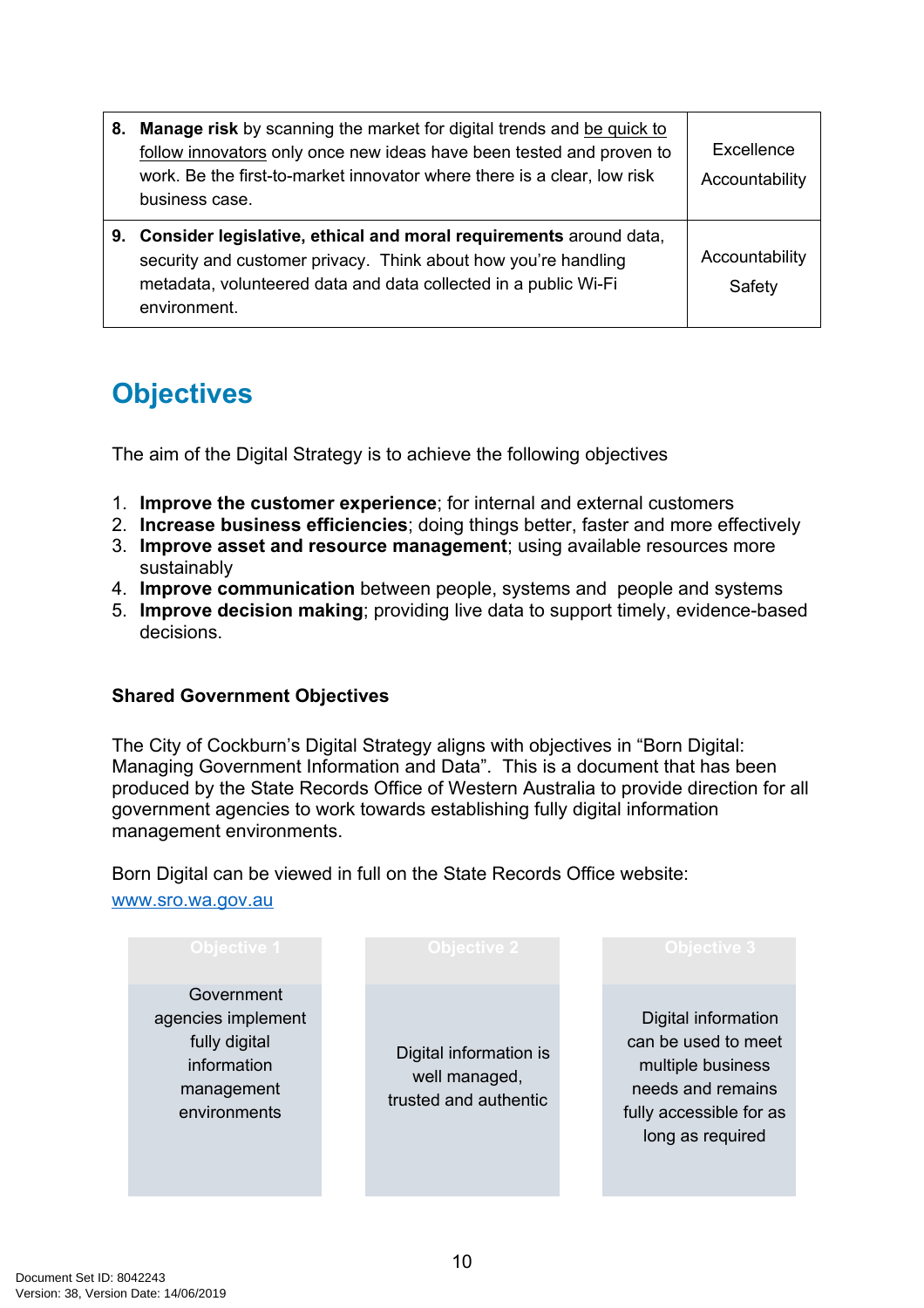## <span id="page-10-0"></span>**Strategic Priorities / Plan**

Five strategic priorities have been identified to support achievement of the Digital Vision:



Outlined in the action plan below are the major initiatives that have been identified to achieve this plan. Each has an action, timeframe, cost and performance measure identified. While some of the initiatives use existing resources and budgets, several require additional funding. Two of the initiatives (2.2 and 4.3) will require significant resources to implement and will be the subject of rigorous scoping and business cases to determine if they are to be progressed and the estimated costs are loose estimates, as rigorous scoping has not been undertaken.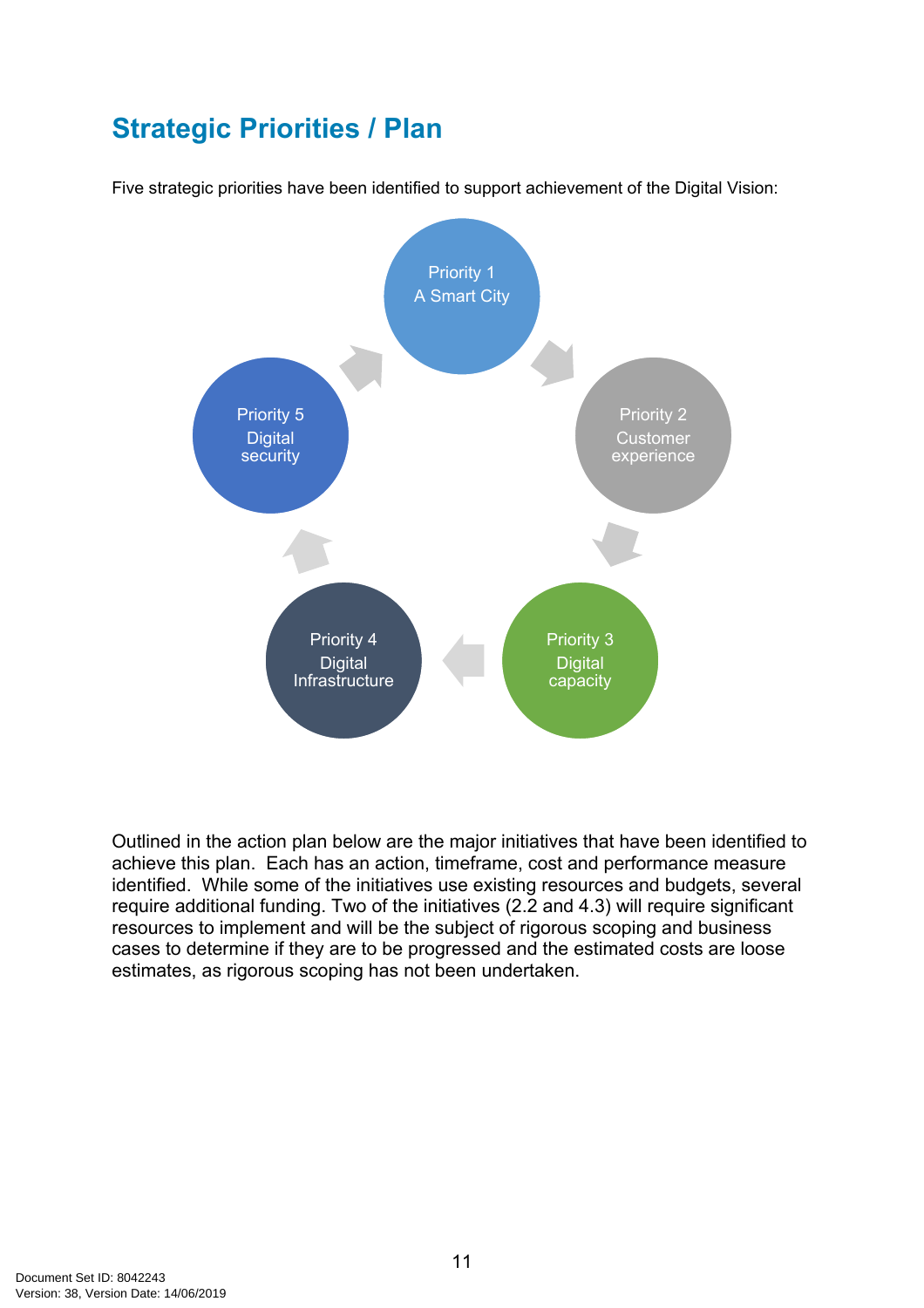#### Objective 1 – Embrace digital and Smart City innovations to improve business efficiencies

|     | <b>Action</b>                                                                                                                                                                                                                                                                                                                                                                                                                                  | Leader/ Main<br>Contributor                                                          | <b>Budget</b><br>$(\$)$                       | <b>Timeframe</b> | Measure of<br><b>Success</b>             |
|-----|------------------------------------------------------------------------------------------------------------------------------------------------------------------------------------------------------------------------------------------------------------------------------------------------------------------------------------------------------------------------------------------------------------------------------------------------|--------------------------------------------------------------------------------------|-----------------------------------------------|------------------|------------------------------------------|
| 1.1 | Develop an Innovation Framework for both digital and non-digital to<br>enhance innovation, culture, change management and capability.<br>Include rules for prioritising digital projects and agree on an<br>approach for reviewing policies and practices to overcome blocks<br>for embracing digital innovations                                                                                                                              | <b>CEO and Executive</b>                                                             | \$30k                                         | 2019-2020        | Highly valued<br>Innovation<br>Framework |
| 1.2 | a) Stay abreast of digital trends and innovations by benchmarking<br>industry leaders, reading, attending conferences, training, talking to<br>colleagues and through personal experiences and observations<br>b) Learn about digital innovations related to cloud computing,<br>Internet of Things (IoT), virtual reality (VR), augmented reality (AR),<br>artificial intelligence (AI), blockchain, open data, big data,<br>LoRaWAN and more | Executive, Manager<br><b>Information Services</b><br>and IS Team, Senior<br>Managers | Existing<br>conference<br>training<br>budgets | Ongoing          | Growth in<br>digital literacy            |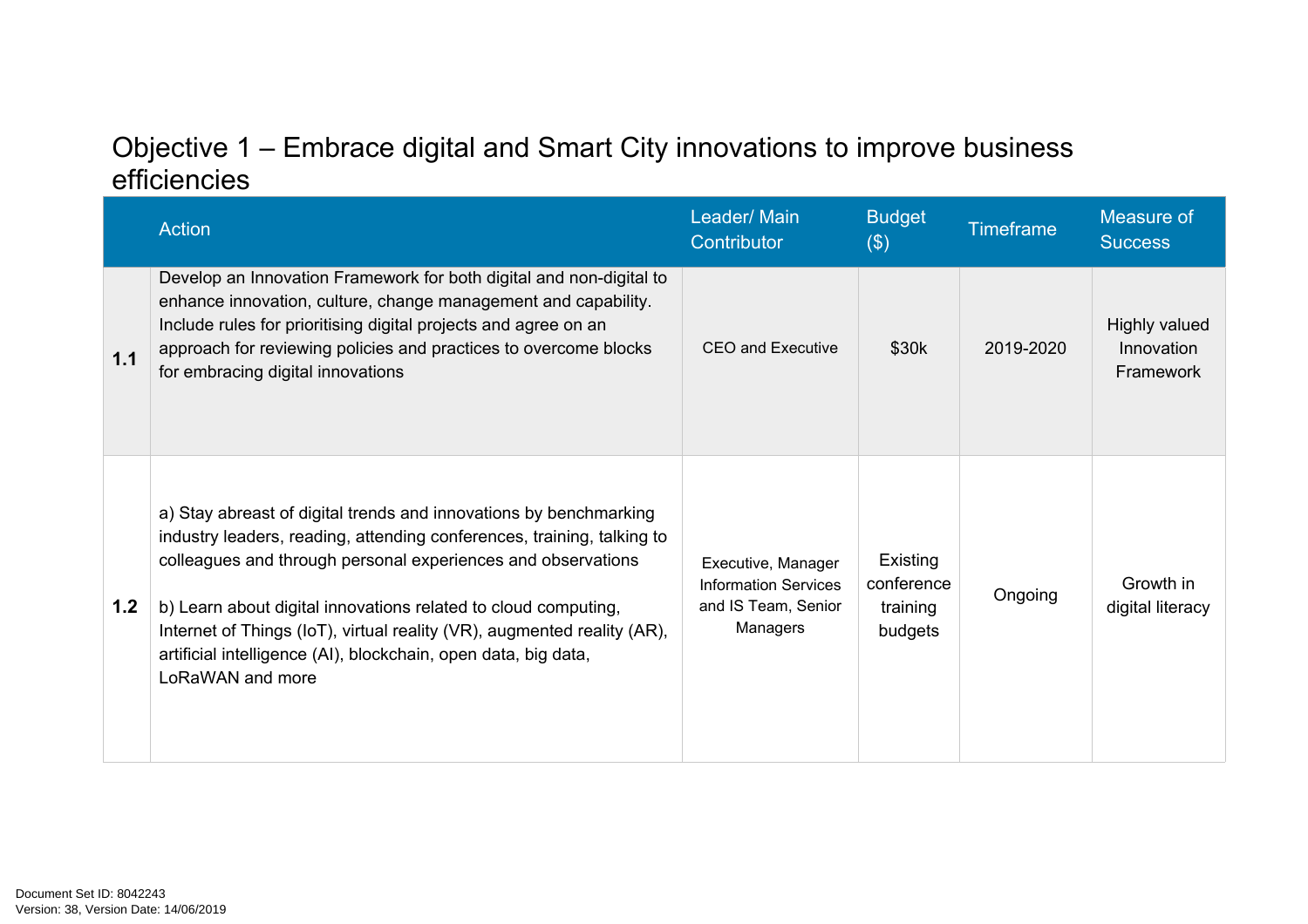|     | <b>Action</b>                                                                                                                                                                                                                                                                                                                                          | Leader/ Main<br>Contributor                       | <b>Budget</b><br>$(\$)$ | <b>Timeframe</b>                                   | Measure of<br><b>Success</b>                                                                   |
|-----|--------------------------------------------------------------------------------------------------------------------------------------------------------------------------------------------------------------------------------------------------------------------------------------------------------------------------------------------------------|---------------------------------------------------|-------------------------|----------------------------------------------------|------------------------------------------------------------------------------------------------|
| 1.3 | Continuously reflect and evaluate how the City can embrace digital<br>innovations to improve business efficiencies, asset and resource<br>management, communication and decision making<br>Contribute new ideas and suggestions through your manager, at<br>team / tool box meetings and via internal feedback channels<br>(suggestion box initiative) | All                                               | Existing                | Ongoing                                            | Improve<br>business<br>efficiencies,<br>asset/resource<br>management<br>and decision<br>making |
| 1.4 | Promote increased awareness of the Digital Project Action Plan<br>and understanding about how to submit a new project for<br>consideration as part of business planning process                                                                                                                                                                        | Internal<br>Communications<br>Officer             | Existing                | 2019-20                                            | Employees are<br>aware of the<br><b>Digital Project</b><br>Database                            |
| 1.5 | Showcase digital innovations, successful transformations and<br>lessons learned in the City of Cockburn                                                                                                                                                                                                                                                | Manager Corporate<br>Communications               | Existing                | Ongoing                                            | Growth in<br>digital literacy                                                                  |
| 1.6 | We will create an open data framework and leverage IoT and Big<br>Data to build a more efficient, innovative and Smart City                                                                                                                                                                                                                            | Director Finance and<br><b>Corporate Services</b> | \$300k                  | 2020-2021<br>Framework<br>2022-2023<br>And onwards | Improve<br>business<br>efficiencies,<br>asset/resource<br>management<br>and decision<br>making |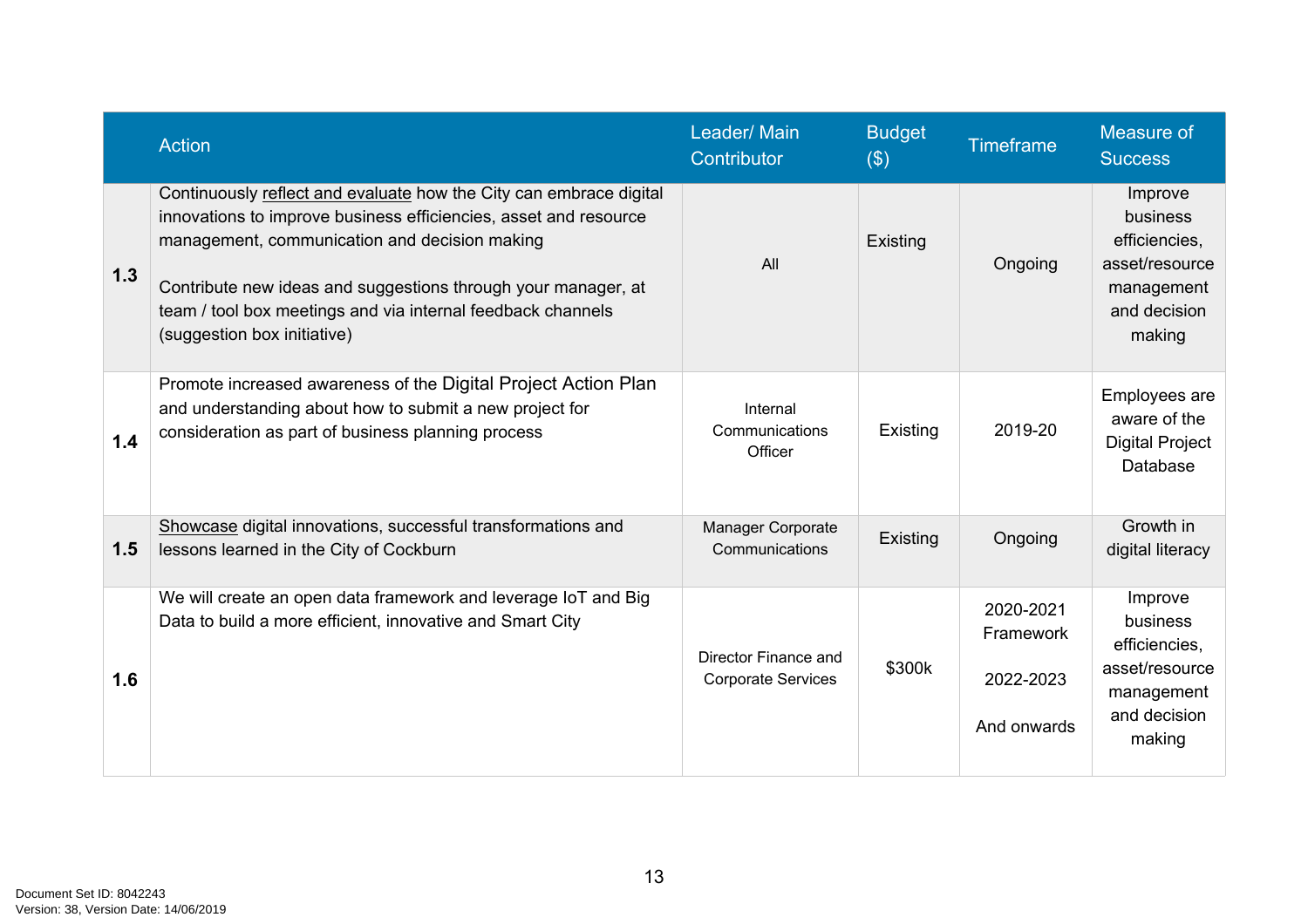|     | <b>Action</b>                                                                                                                                                              | Leader/Main<br>Contributor            | <b>Budget</b><br>\$) | <b>Timeframe</b> | Measure of<br><b>Success</b>                                         |
|-----|----------------------------------------------------------------------------------------------------------------------------------------------------------------------------|---------------------------------------|----------------------|------------------|----------------------------------------------------------------------|
| 1.7 | Smart City Resource management - We will work with business and<br>the community to expand the use of smart technology to improve<br>resource efficiency and affordability | <b>Business Engagement</b><br>Officer | Existing             | 2020-2023        | Improve<br>business<br>efficiencies,<br>asset/resource<br>management |

#### Objective 2 – Embrace digital and Smart City innovations to improve the customer experience

|     | Action                                                                                                                                                                                                                                                                                                                                   | Leader/Main<br>Contributor                                    | <b>Budget</b><br>$(\$)$     | <b>Timeframe</b>                                                   | Measure of<br><b>Success</b>                        |
|-----|------------------------------------------------------------------------------------------------------------------------------------------------------------------------------------------------------------------------------------------------------------------------------------------------------------------------------------------|---------------------------------------------------------------|-----------------------------|--------------------------------------------------------------------|-----------------------------------------------------|
| 2.1 | Continuously reflect and evaluate how the City can embrace<br>digital innovations (such as LoRaWAN, IoT, AR, VR, AI, etc.)<br>to improve the customer experience for internal and external<br>customers. Contribute new ideas and suggestions through<br>your manager, at team / tool box meetings and via internal<br>feedback channels | <b>ICT Manager</b>                                            | Existing<br>\$25k           | 2019-2020<br>investigation/planning<br>2020-2021<br>implementation | Large funnel of<br>new ideas and<br>suggestions     |
| 2.2 | Prepare a business case/scoping document for embracing the<br>'power of one'; providing a single, consolidated, real-time view<br>of internal and external customers through shared, integrated<br>databases and systems, enabling customers to customise and                                                                            | Managers Information<br>Services/ Corporate<br>Communications | Existing<br>for<br>business | <b>Business case</b><br>2019-2020                                  | Power of One<br><b>Business Case</b><br>reviewed by |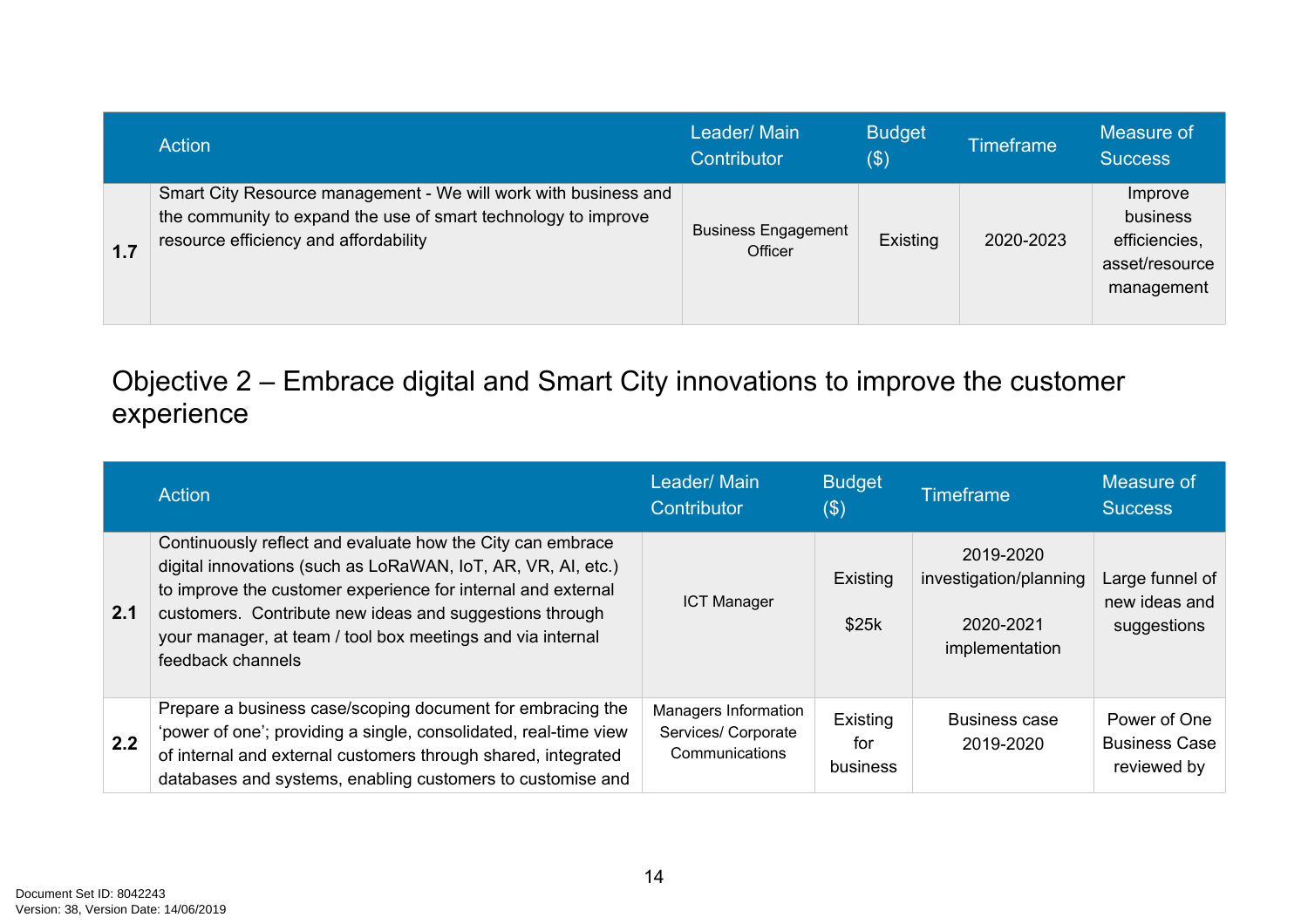|     | <b>Action</b>                                                                                                                             | Leader/ Main<br>Contributor                                                    | <b>Budget</b><br>$(\$)$                            | <b>Timeframe</b> | Measure of<br><b>Success</b>        |
|-----|-------------------------------------------------------------------------------------------------------------------------------------------|--------------------------------------------------------------------------------|----------------------------------------------------|------------------|-------------------------------------|
|     | manage their preferences, and using analytics to unleash the<br>potential of customer data                                                |                                                                                | case<br>\$2million<br>estimated<br>project<br>cost |                  | Executive                           |
| 2.3 | Support Business Units/vendors to expand the range,<br>accessibility (including mobile compatibility) and usability of<br>online services | Manager Information<br><b>Services</b>                                         | <b>With</b><br>project<br>budget                   | Ongoing          | Improved<br>customer<br>experience  |
| 2.4 | Review the City's community engagement platform to look for<br>further digital technology enhancements                                    | Manager Corporate<br>Communications/<br>Community<br><b>Engagement Officer</b> | Existing                                           | 2022-23          | Improved<br>community<br>engagement |
| 2.5 | Seek legislative change to allow trial electronic voting at<br>elections                                                                  | <b>Director Governance</b><br>and Community<br>Development                     | Existing                                           | 2021-2023        | Improved<br>community<br>engagement |
| 2.6 | Review business processes to improve the customer<br>experience                                                                           | <b>Business Systems</b>                                                        | Existing                                           | 2018-2021        | Improved<br>customer<br>experience  |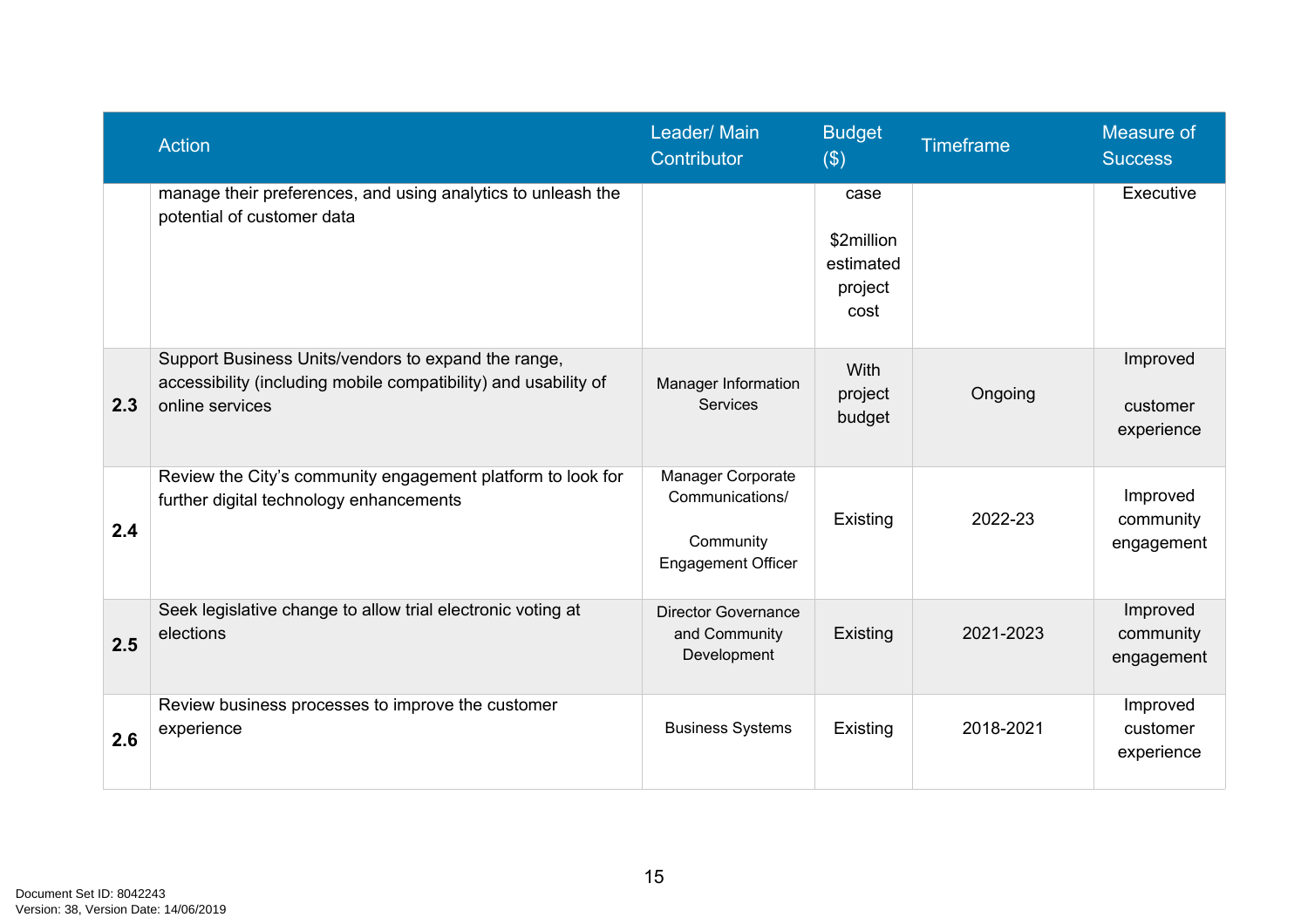|     | Action                                                                                                                      | Leader/Main<br>Contributor             | <b>Budget</b><br>$(\$)$                              | <b>Timeframe</b> | Measure of<br><b>Success</b>                                                 |
|-----|-----------------------------------------------------------------------------------------------------------------------------|----------------------------------------|------------------------------------------------------|------------------|------------------------------------------------------------------------------|
| 2.7 | Leverage digital technology such as 3D planning models (GIS)<br>to improve planning processes, consultation and outcomes    | Manager Information<br><b>Services</b> | $$217k +$<br>\$107k per<br>year<br>3 year<br>license | 2019-2021        | Improved<br>customer<br>experience<br><b>Better</b><br>business<br>decisions |
| 2.8 | Work with industry to produce guidelines for integrating smart<br>technology into new developments and promote the outcomes | Director Planning and<br>Development   | Existing                                             | Ongoing          | Improved<br>customer<br>experience                                           |

## Objective 3 – Increase Digital Capacity

|     | Action                                                                                                                                      | Leader/ Main<br>Contributor | <b>Budget</b><br>\$) | <b>Timeframe</b> | Measure of<br><b>Success</b>             |
|-----|---------------------------------------------------------------------------------------------------------------------------------------------|-----------------------------|----------------------|------------------|------------------------------------------|
|     | Work with the community, innovators and industry to explore<br>development of innovation and co-working hubs across the City of<br>Cockburn | <b>CEO</b>                  | \$25k                | 2022 onwards     | Network of<br>innovation and             |
| 3.1 |                                                                                                                                             |                             |                      |                  | co-working<br>hubs across the<br>City of |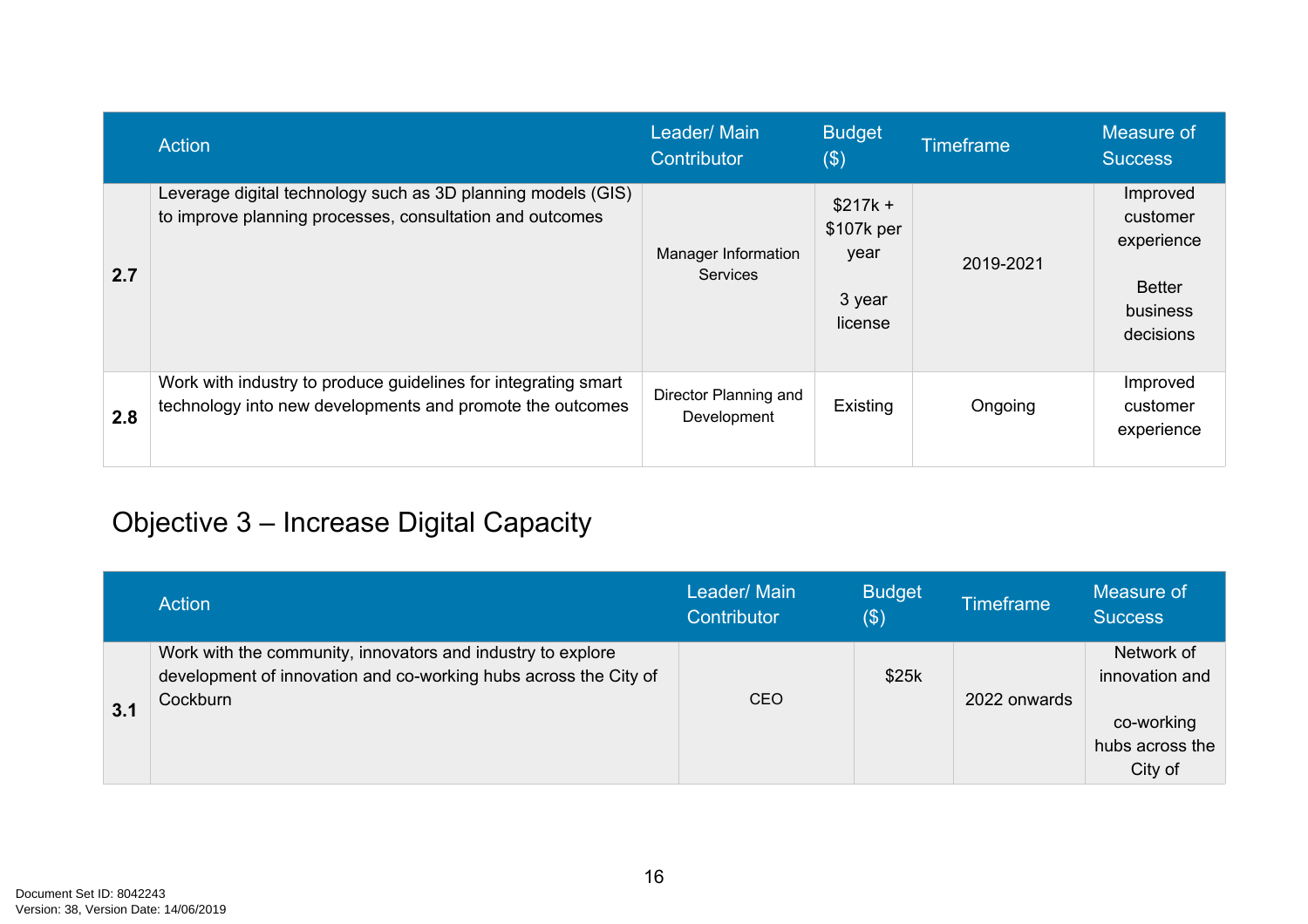|     | <b>Action</b>                                                                                                                                                                                                                                                                                                                         | Leader/Main<br>Contributor                                                                                                                 | <b>Budget</b><br>$(\$)$                | <b>Timeframe</b> | Measure of<br><b>Success</b>                                                                           |
|-----|---------------------------------------------------------------------------------------------------------------------------------------------------------------------------------------------------------------------------------------------------------------------------------------------------------------------------------------|--------------------------------------------------------------------------------------------------------------------------------------------|----------------------------------------|------------------|--------------------------------------------------------------------------------------------------------|
|     |                                                                                                                                                                                                                                                                                                                                       |                                                                                                                                            |                                        |                  | Cockburn                                                                                               |
| 3.2 | Promote the IS Team's role, function and personnel to increase<br>awareness, understanding and usage by internal customers                                                                                                                                                                                                            | Internal<br>Communications<br>Officer                                                                                                      | Existing                               | 2019             | Improved<br>business<br>efficiencies                                                                   |
| 3.3 | Increase participation in digital literacy programs among all<br>stakeholders, including<br><b>Elected Members</b><br>a)<br>b) Volunteers, community groups and residents to build digital<br>innovation skills and pathways to accelerate innovation<br>activity<br>Local businesses<br>C)                                           | CEO<br>a)<br>Manager<br>b)<br>Libraries with<br>Community<br>Development,<br><b>Youth Services</b><br>c) Business<br>Engagement<br>Officer | Existing<br>and<br>external<br>funding | 2019-2023        | Increasing<br>digital<br>competency<br>leading to<br>increased<br>accessibility of<br>digital services |
| 3.4 | Identify and address specific gaps in digital competencies across<br>the workforce. Proactively plan and prepare the workforce for the<br>future. Be open and transparent about possible changes, and<br>assist employees to develop the skills they will need to adapt to<br>future tasks and roles using change management approach | Manager Human<br>Resources                                                                                                                 | Existing                               | 2019-2023        | Increasing<br>digital<br>competency<br>across the City                                                 |
| 3.5 | a) Promote programs to build innovation skills and pathways to<br>accelerate innovation activity                                                                                                                                                                                                                                      | <b>Business Engagement</b><br>Officer                                                                                                      | Existing                               | Ongoing          | Increasing<br>digital<br>competency                                                                    |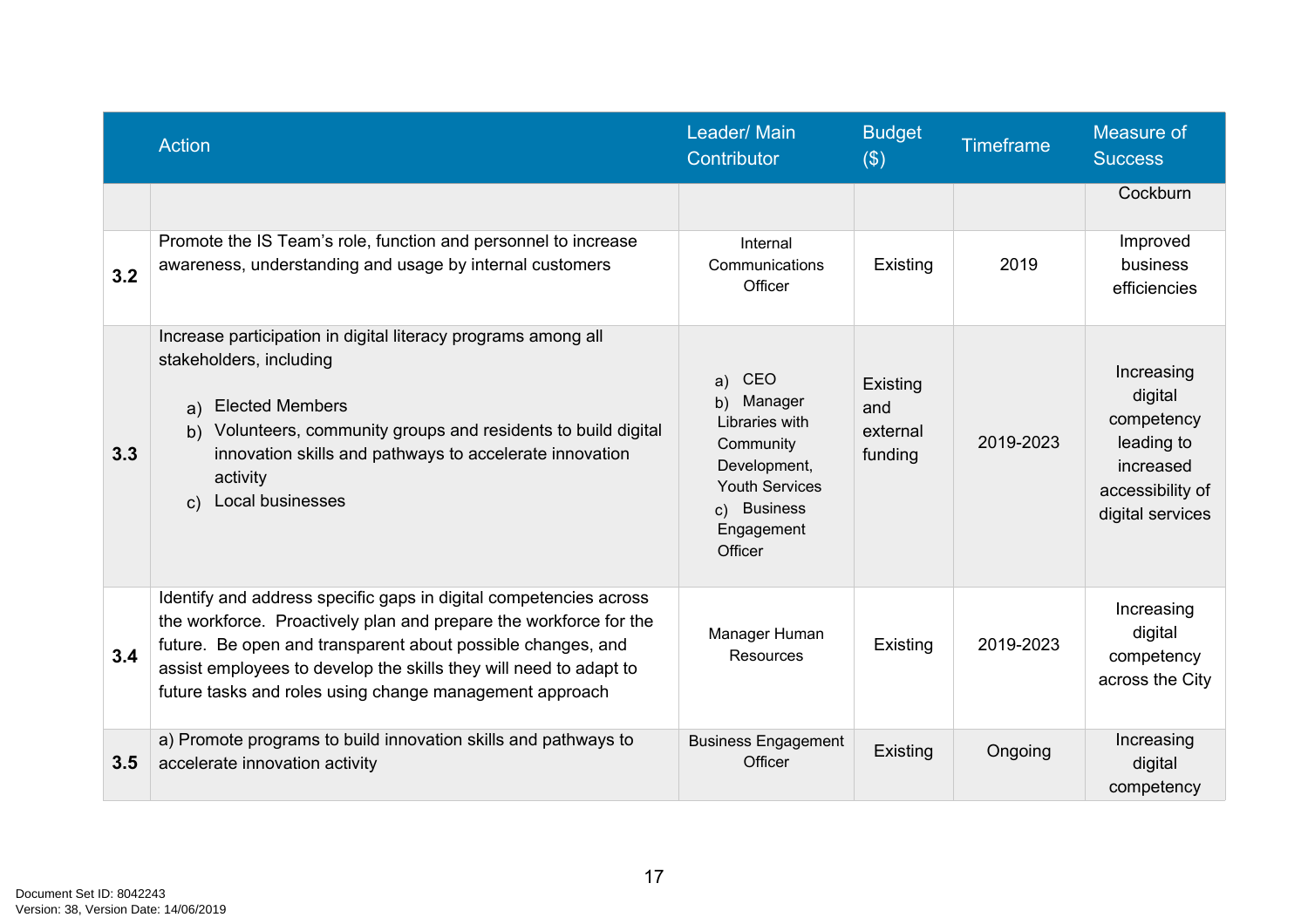|     | <b>Action</b>                                                                                                                                               | Leader/ Main<br>Contributor       | <b>Budget</b><br>$(\$)$ | <b>Timeframe</b> | Measure of<br><b>Success</b>                           |
|-----|-------------------------------------------------------------------------------------------------------------------------------------------------------------|-----------------------------------|-------------------------|------------------|--------------------------------------------------------|
|     | b) Promote grant/sponsorship opportunities relevant to a)                                                                                                   |                                   |                         |                  | across the City                                        |
| 3.6 | Increase the emphasis on having digital competencies with staff<br>recruitment                                                                              | Manager Human<br>Resources        | Existing                | Ongoing          | Increasing<br>digital<br>competency<br>across the City |
| 3.7 | Continue to evaluate and adopt digital innovations that enable staff<br>to work more efficiently and effectively in the field, in the office or<br>remotely | Manager Human<br><b>Resources</b> | Existing                | Ongoing          | Improved<br>business<br>efficiencies                   |
| 3.8 | Recognise and reward digital innovation and excellence through<br>existing employee awards                                                                  | Manager Human<br>Resources        | Existing                | Ongoing          | Employee<br>recognition                                |

## Objective 4 – Ensure the City has appropriate digital infrastructure

|     | Action                                                         | Leader/ Main<br>Contributor | <b>Budget</b><br>(S) | <b>Timeframe</b>       | Measure of<br><b>Success</b> |
|-----|----------------------------------------------------------------|-----------------------------|----------------------|------------------------|------------------------------|
| 4.1 | Provide secure, high capacity communications networks for      | Manager Information         | Existing             | 2019-2020              | Increased                    |
|     | the City by embracing emerging technologies (e.g. 5G,          | <b>Services</b>             |                      | investigation/planning | connectivity                 |
|     | LoRaWAN) that facilitate a foundation for the City to become a |                             |                      |                        |                              |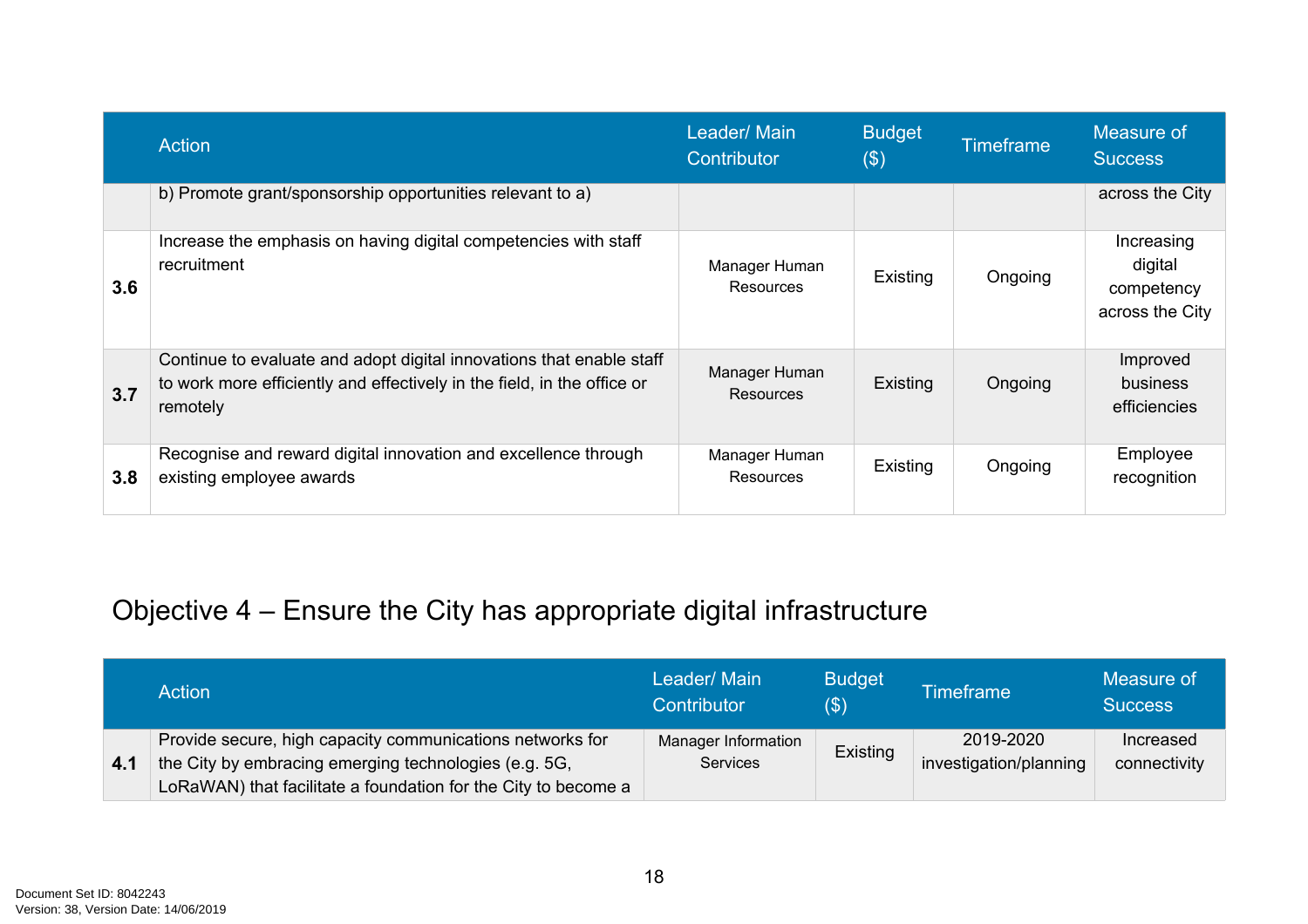|     | <b>Action</b>                                                                                                                                                                      | <b>Budget</b><br>Leader/Main<br><b>Timeframe</b><br>Contributor<br>$(\$)$ |                      |                             | Measure of<br><b>Success</b>                                                                                                               |
|-----|------------------------------------------------------------------------------------------------------------------------------------------------------------------------------------|---------------------------------------------------------------------------|----------------------|-----------------------------|--------------------------------------------------------------------------------------------------------------------------------------------|
|     | connected Smart City                                                                                                                                                               |                                                                           | \$50k                | 2020-2021<br>implementation |                                                                                                                                            |
| 4.2 | Engage a consultant to advise the City on the choice of a<br>future IoT network solution                                                                                           | Manager Information<br><b>Services</b>                                    | Existing             | 2019-2020                   | Increased<br>connectivity                                                                                                                  |
| 4.3 | Work with industry (including Western Power) and innovators,<br>leveraging existing infrastructure, such as streetlights, to<br>create a Smart City connectivity platform          | Director Finance and<br><b>Corporate Services</b>                         | $$1 - $5$<br>million | Ongoing                     | Increased<br>connectivity<br>Reduced<br>energy<br>consumption<br>Enhanced<br>data collection<br>$/$ more<br>informed<br>decision<br>making |
| 4.4 | Expand the free public Wi-Fi network for the City with priority<br>coverage zones to be discussed with the community                                                               | Manager Information<br><b>Services</b>                                    | \$30k                | Ongoing                     | Increased<br>connectivity                                                                                                                  |
| 4.5 | Increase community connectivity by promoting awareness,<br>access and adoption of digital infrastructure initiatives (free<br>public Wi-Fi, NBN, public cloud, mobile 5G networks, | Manager Information<br><b>Services</b>                                    | Existing             | Ongoing                     | Increased<br>connectivity                                                                                                                  |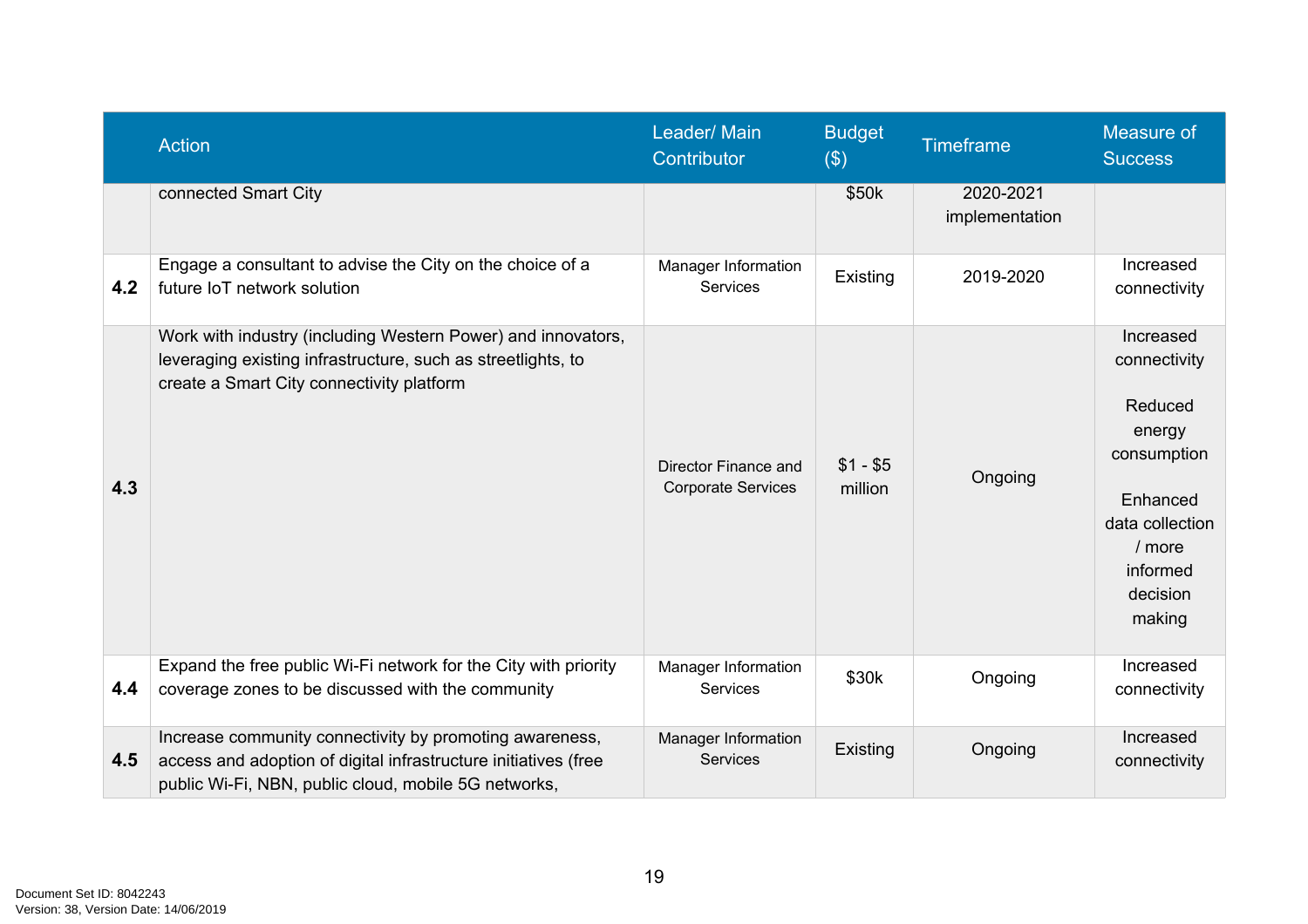|     | <b>Action</b>                                                                                                                                                                                  | Leader/ Main<br>Contributor                                            | <b>Budget</b><br>$(\$)$                  | <b>Timeframe</b> | Measure of<br><b>Success</b>         |
|-----|------------------------------------------------------------------------------------------------------------------------------------------------------------------------------------------------|------------------------------------------------------------------------|------------------------------------------|------------------|--------------------------------------|
|     | LoRaWAN, etc.)                                                                                                                                                                                 | <b>Manager Corporate</b><br>Communications                             |                                          |                  |                                      |
| 4.6 | Ensure the City has appropriate underlying technology,<br>hardware and systems to enable digital, including social<br>media, to work effectively                                               | Manager Information<br>Services                                        | Existing                                 | Ongoing          | Improved<br>business<br>efficiencies |
| 4.7 | Audit and map existing employee systems, review options to<br>offer one login for multiple systems and create dashboards for<br>staff to monitor activity across multiple systems in one place | Manager Information<br><b>Services</b>                                 | \$30k to<br>scope<br>\$100k<br>estimated | 2020-2022        | Improved<br>business<br>efficiencies |
| 4.8 | Work towards providing a seamless experience for both<br>internal and external customers                                                                                                       | Manager Information<br>Services<br>Manager Corporate<br>Communications | Existing                                 | Ongoing          | Improved<br>customer<br>experience   |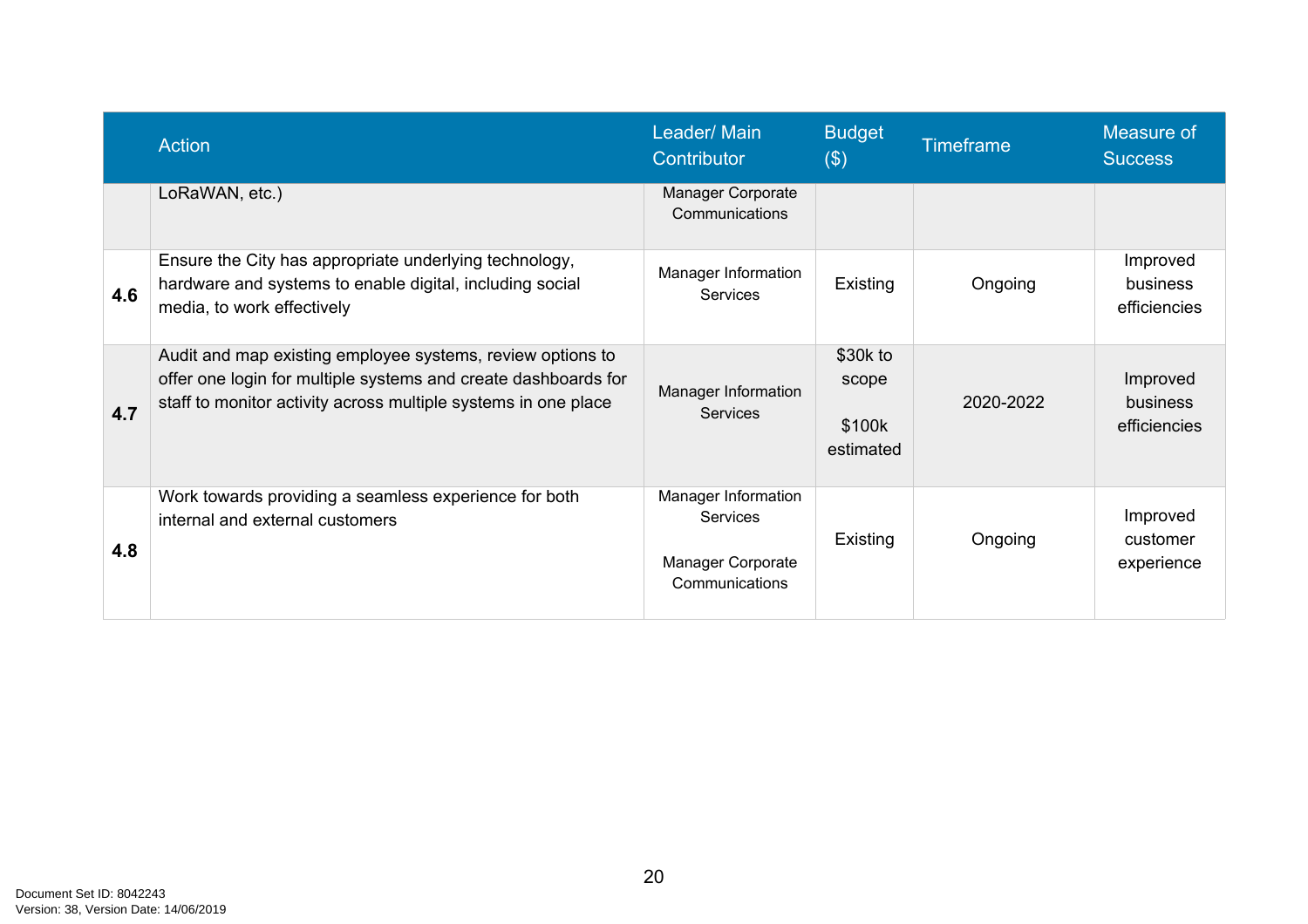## Objective 5 – Strengthen Digital Security

|     | <b>Action</b>                                                                                                                                                                                                                                                                                                                                                                      | Leader/Main<br>Contributor                                                                         | <b>Budget</b><br>$(\$)$                              | <b>Timeframe</b> | Measure of<br><b>Success</b> |
|-----|------------------------------------------------------------------------------------------------------------------------------------------------------------------------------------------------------------------------------------------------------------------------------------------------------------------------------------------------------------------------------------|----------------------------------------------------------------------------------------------------|------------------------------------------------------|------------------|------------------------------|
| 5.1 | Stay up to date with current and proposed legislation related to<br>privacy and digital security (i.e. Notifiable Breaches amendment<br>coming into the Privacy Act in 2019) and conduct risk assessments<br>to identify and mitigate risks to the City                                                                                                                            | Manager Information<br>Services/ Governance<br>Coordinator/ Manager<br>Corporate<br>Communications | Existing                                             | Ongoing          | Strong risk<br>management    |
| 5.2 | Ensure the City has current and appropriate policies, processes and<br>systems in place to securely store, protect, verify and share data.<br>Implement the Cyber Security Plan and regularly review and<br>a)<br>update verification technologies to improve digital security<br>Work towards ISO 27001 certification<br>b)<br>Recruit a Cyber Security Officer<br>$\mathsf{C}$ ) | a) Manager<br>Information<br><b>Services</b><br>Manager<br>b)<br>Information<br><b>Services</b>    | <b>Three</b><br>year<br>contract<br>funded<br>\$432k | 2019-2021        | Strong risk<br>management    |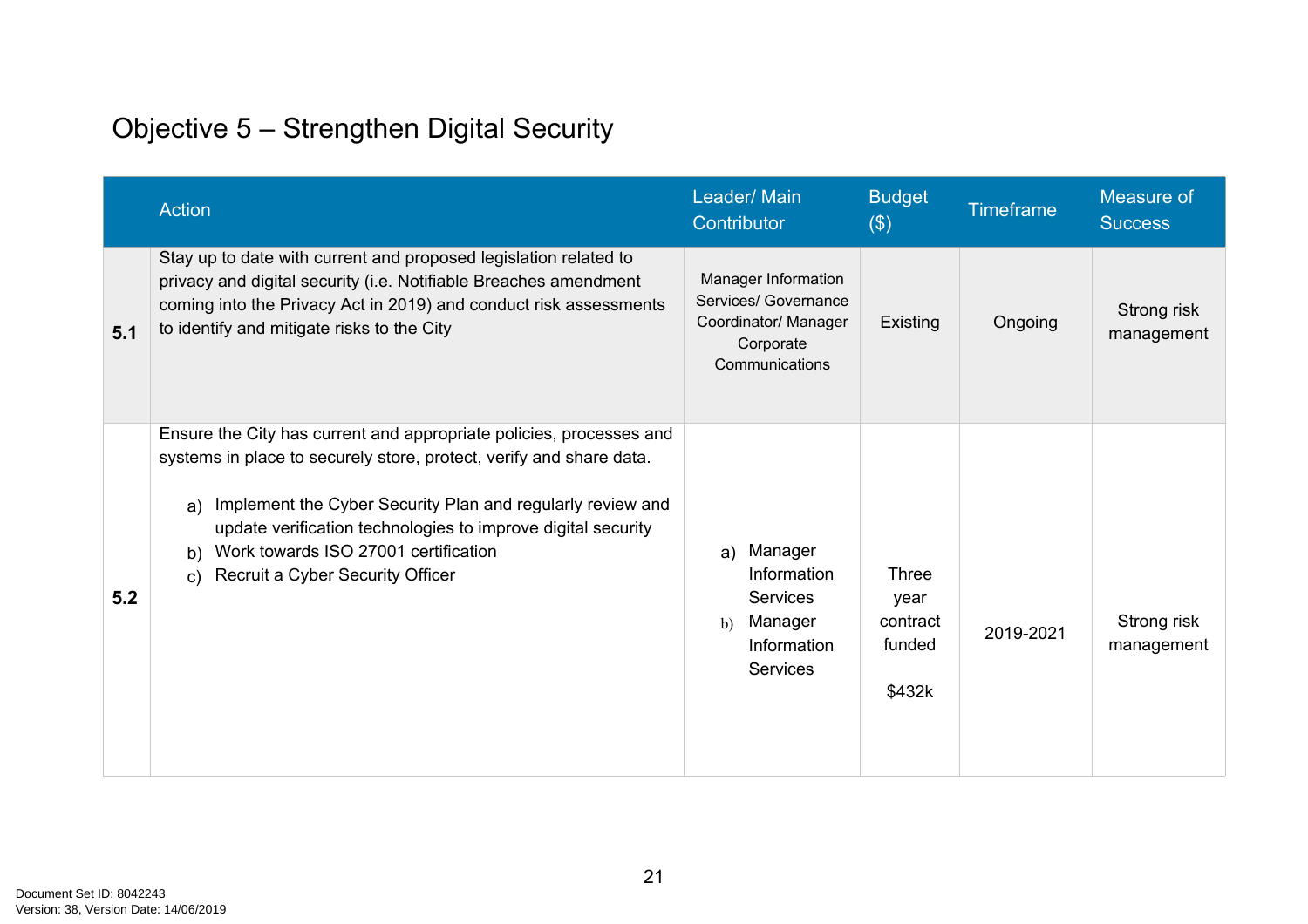### <span id="page-21-0"></span>**Summary of Research and Consultation**

Extensive desktop research has been undertaken by staff - see Annex 1, as well as by the consultant Catalyse. Five workshops were conducted with 40 staff and one workshop was undertaken with Elected Members.The draft strategy was placed on the City's engagement platform, Comment on Cockburn from 3 April 2019 to 2 May 2020 and promoted via relevant City e-newsletters and the City's Facebook page, inviting feedback from the community. This resulted in 78 visits to the site, 19 downloads. Two people provided comment. One was simply supportive of the strategy and one recommendation about open data was already captured in the strategy.

#### <span id="page-21-1"></span>**Resourcing the Plan**

The costs to deliver actions in this strategy that are not resourced from existing budgets are estimated at \$1.4 million. An additional \$2 million is estimated for item 2.2, the implementation of developing a single, consolidated, one view of the customer, as well as a further \$1-\$5 million is estimated for item 4.3 'Work with industry (including Western Power) and innovators, leveraging existing infrastructure, such as streetlights, to create a Smart City connectivity platform.' Items 2.2 and 4.3 will be subject to detailed scoping and rigorous business cases. The budgets are broad estimates as until they are fully scoped, the true costs are not known. The budgets for each activity will be subject to the annual budgeting process.

#### <span id="page-21-2"></span>**Measuring Achievement & Reporting on this plan**

The requirement to implement this strategy will be included in the 2021 Corporate Business Plan. Specific actions will be identified and progress will be reported on in each Annual Business Plan. The achievements of the strategy as a whole will be reported on when the strategy is reviewed.

### <span id="page-21-3"></span>**Bibliography**

<span id="page-21-4"></span>Significant desktop research was undertaken to develop this plan. The main documents are listed in Annexe 1.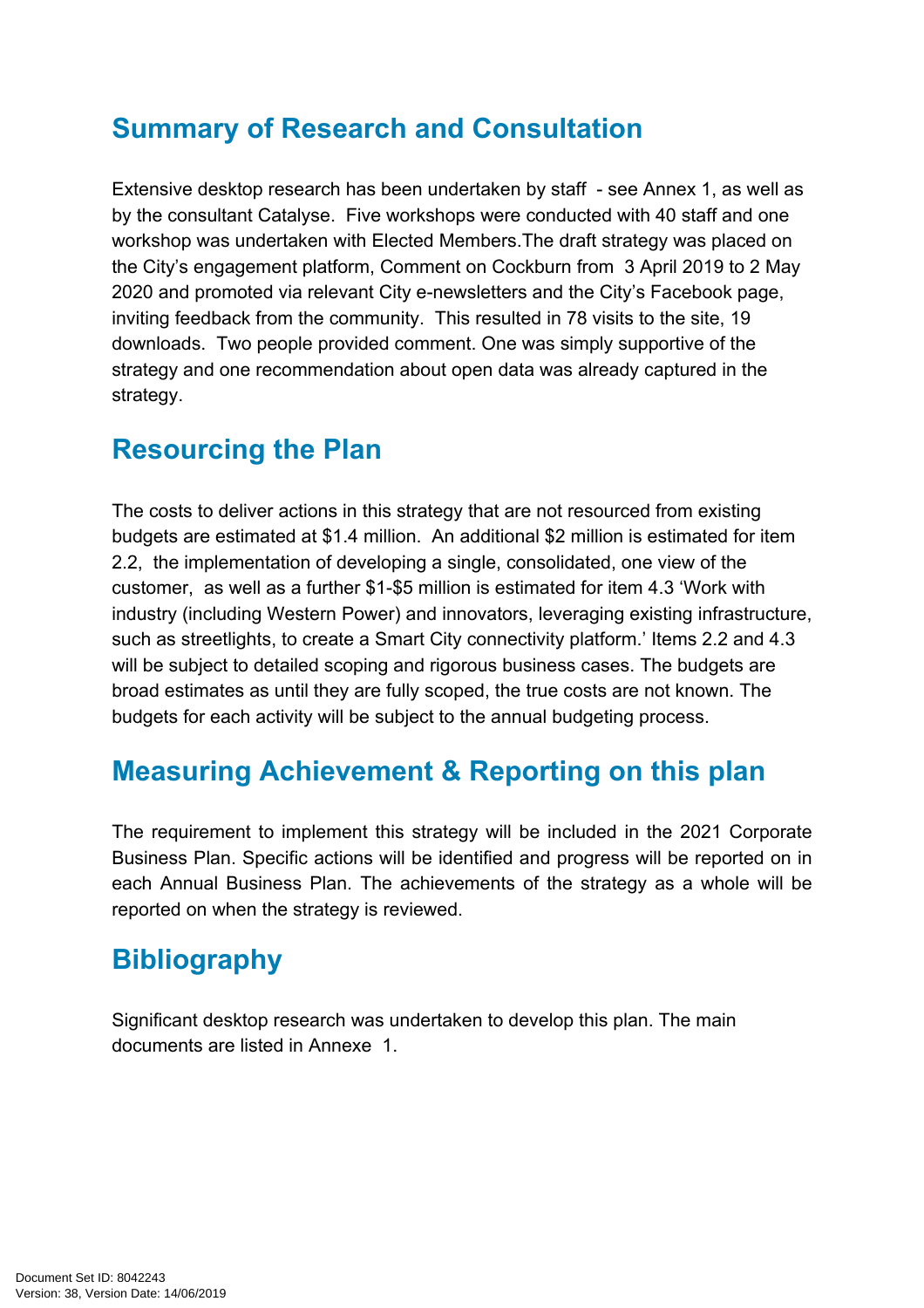#### **Annexes**

#### <span id="page-22-0"></span>**12.1 Annex 1 – Bibliography**

Western Australian Government ICT Strategy 2016-20

Newcastle City Council Smart City Strategy 2017-21

Sunshine Coast Smart City Implementation Plan 2016-19

City of Armadale Digital Strategy 2017-2022

ACT Government Digital Strategy 2016-19

Brisbane Economic Development Plan – 2012-2031

Townsville Smart Cities Plan

Launceston Smart cities plan

Western Sydney Smart Cities Plan

City of Greater Geelong, "Digital Geelong, a digital leader in Victoria", April, 2015.

Civica Group Pty Ltd, "The changing landscape for Australia and New Zealand Report", Dec, 2015.

City of Canning, "Learning city strategy", 2017.

Deloitte, "Harnessing the 'bang': Stories from the digital frontline", 2014.

Darragh O'Leeffe, "City of the future - Councils lead the way", Government News, September 24, 2018.

Deloitte, "Digital disruption: Short fuse, big bang?", 2013.

ACT Government Digital Strategy 2016 – 2019

Office of the Government Chief Information Officer, Government of Western Australia, "Whole of government digital services policy", September 4, 2017.

Digital WA: State ICT Strategy 2016 – 2020.

Deloitte, "Tech trends 2018: the symphonic enterprise", 2018.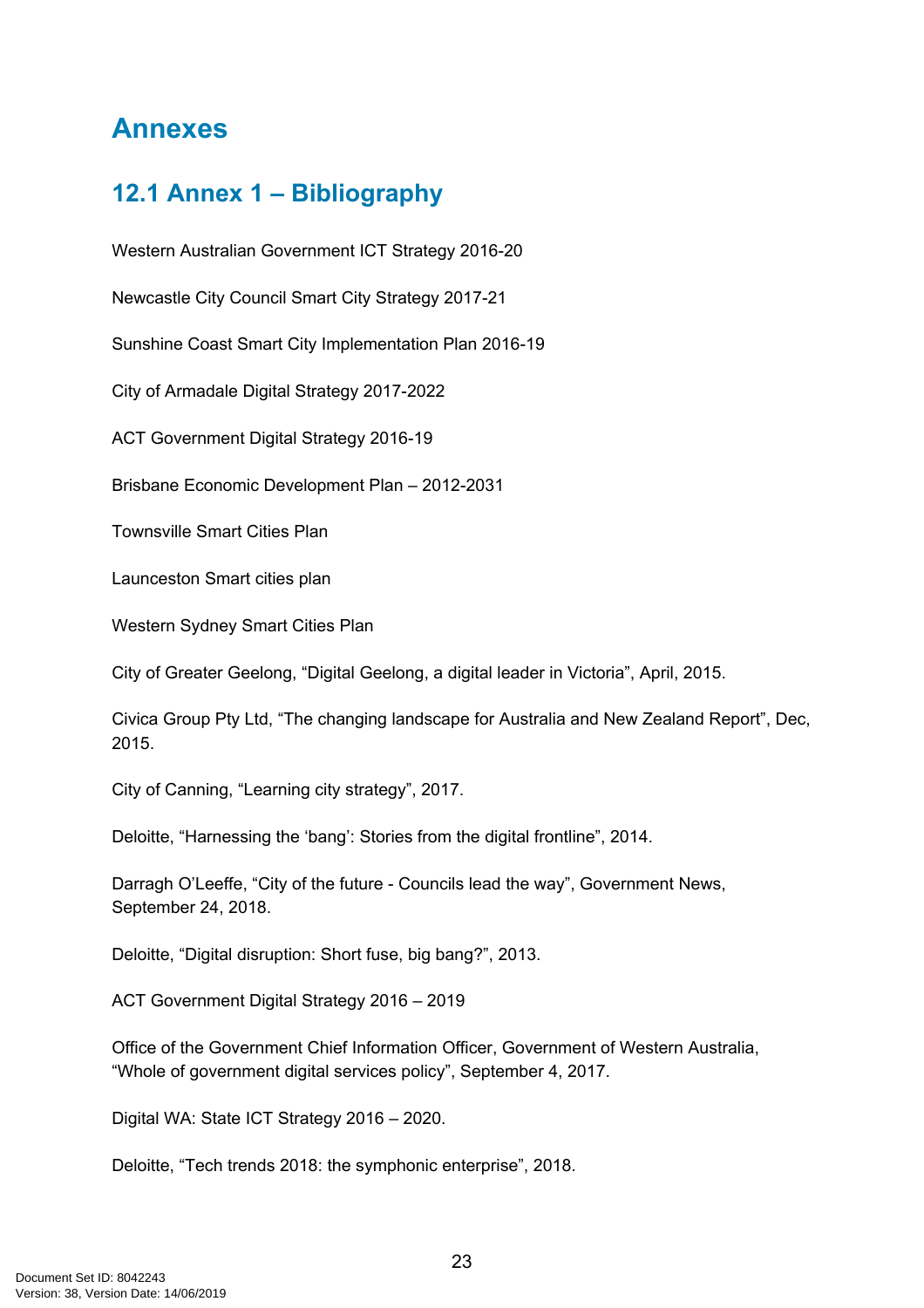Dylan Bushell-Embling, "Making smart cities a success", GovTechReview, Aug 29, 2018.

Steven Bond-Smith, Alan Duncan, Daniel Kiely, Silvia Salazar, "Falling through the net: The digital divide in Western Australia", Bankwest Curtin Economics Centre, August, 2018.

"Born Digital: Managing Government Information and Data" produced by the State Records Office of WA

"Digital WA: State ICT Strategy" produced by the Office of Digital Government

Smart & Safe Cities: Concept to Reality, Rolta 2015

A Sustainable Territory, 2017-28 Budget Statements ACT

Smart Cities – Connected Government Framework for Smart Cities, Microsoft, Public Sector 2018

Digital Yass Valley – Smart Region, 2015

QPRC – Queanbeyan – Pelarang Regional Council, Digital economy and Smart Community Strategy 2016

City of Logan – Home of Civic Innovation, City Futures Strategy 2018